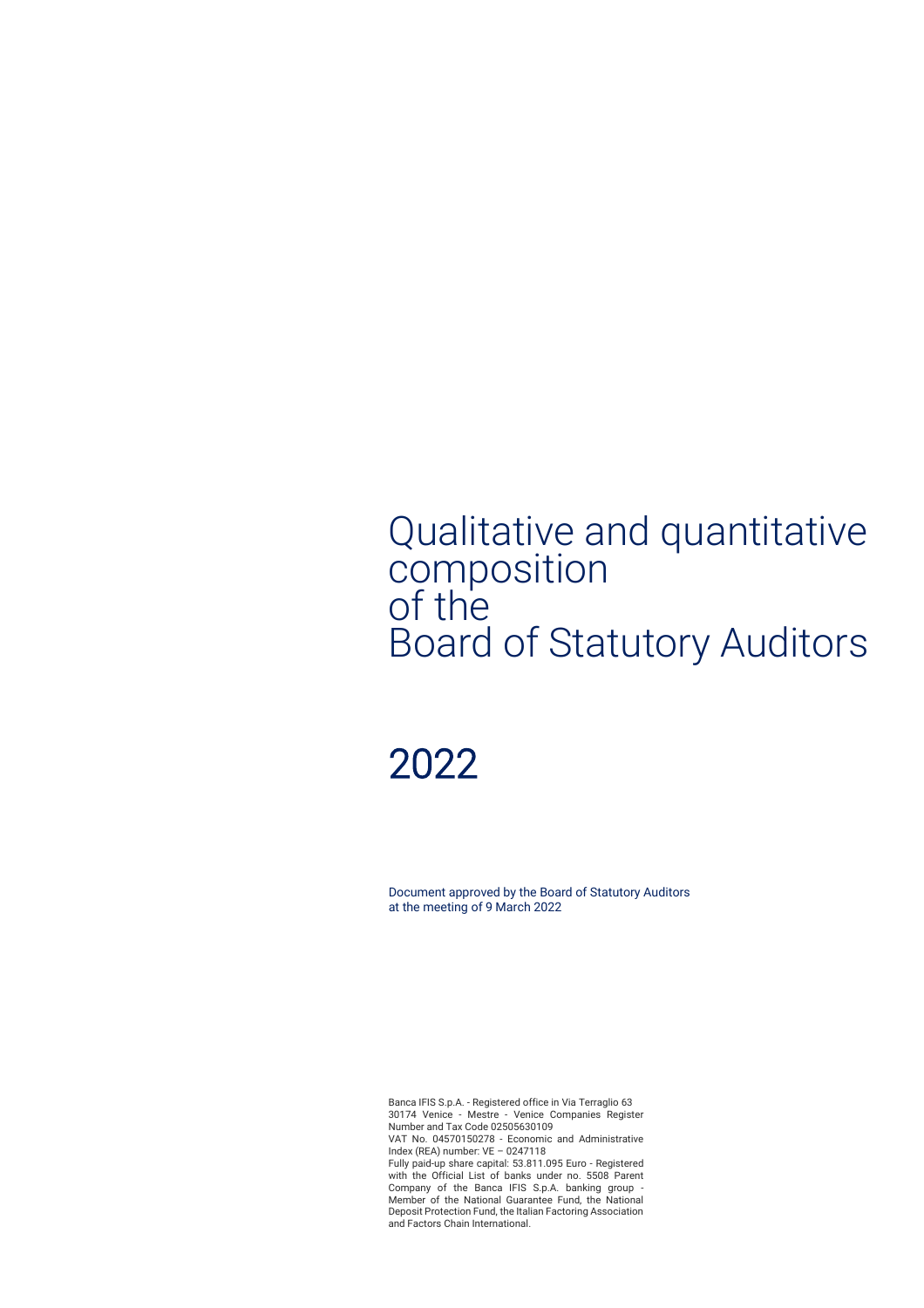## <span id="page-1-0"></span>Document contents

|    | <b>Document contents</b><br>$\mathbf{1}$                                                                                                                                                                                                                                                                                                                                                                                                                                                                   |                                                             |  |  |
|----|------------------------------------------------------------------------------------------------------------------------------------------------------------------------------------------------------------------------------------------------------------------------------------------------------------------------------------------------------------------------------------------------------------------------------------------------------------------------------------------------------------|-------------------------------------------------------------|--|--|
|    | <b>Introduction</b>                                                                                                                                                                                                                                                                                                                                                                                                                                                                                        | $\overline{a}$                                              |  |  |
| 1. | <b>Characteristics of the Bank</b>                                                                                                                                                                                                                                                                                                                                                                                                                                                                         |                                                             |  |  |
| 2. | Possible indications of the Board of Statutory Auditors in view of the guiding opinion to be submitted to<br>the next Shareholders' Meeting                                                                                                                                                                                                                                                                                                                                                                | $\overline{4}$                                              |  |  |
| 3. | Qualitative and quantitative composition of the Board of Statutory Auditors                                                                                                                                                                                                                                                                                                                                                                                                                                | 4                                                           |  |  |
|    | Quantitative composition<br>3.1                                                                                                                                                                                                                                                                                                                                                                                                                                                                            | $\overline{4}$                                              |  |  |
|    | 3.2<br>Qualitative composition<br>3.2.1 Individual good standing and propriety criteria<br>3.2.2 Individual professionalism requirements<br>3.2.3 Competence criteria<br>3.2.4 Personal characteristics<br>3.2.5 Diversification and gender quotas<br>3.2.6 Independence requirements<br>3.2.6.1 Independence of judgement<br>3.2.7 Availability of time and limits on accumulation of duties<br>3.2.8 Incompatibility                                                                                     | 5<br>5<br>5<br>5<br>6<br>6<br>6<br>$\overline{7}$<br>7<br>9 |  |  |
|    | <b>Annex A</b>                                                                                                                                                                                                                                                                                                                                                                                                                                                                                             | 10                                                          |  |  |
|    | Individual requisites of integrity and correctness criteria (articles 3, 4 and 5 of the MEF Decree)<br>Individual requirements of professionalism (Art. 9 of the MEF Decree)<br>Competence criteria (Art. 10 of the MEF Decree)<br>Independence requirements<br>Requirements of independence of judgement (Art. 15 of the MEF Decree)<br>Availability of time to carry out assignments (Art. 16 of the MEF Decree)<br>Limits to the accumulation of assignments (Articles 17, 18 and 19 of the MEF Decree) | 10<br>13<br>14<br>15<br>17<br>18<br>19                      |  |  |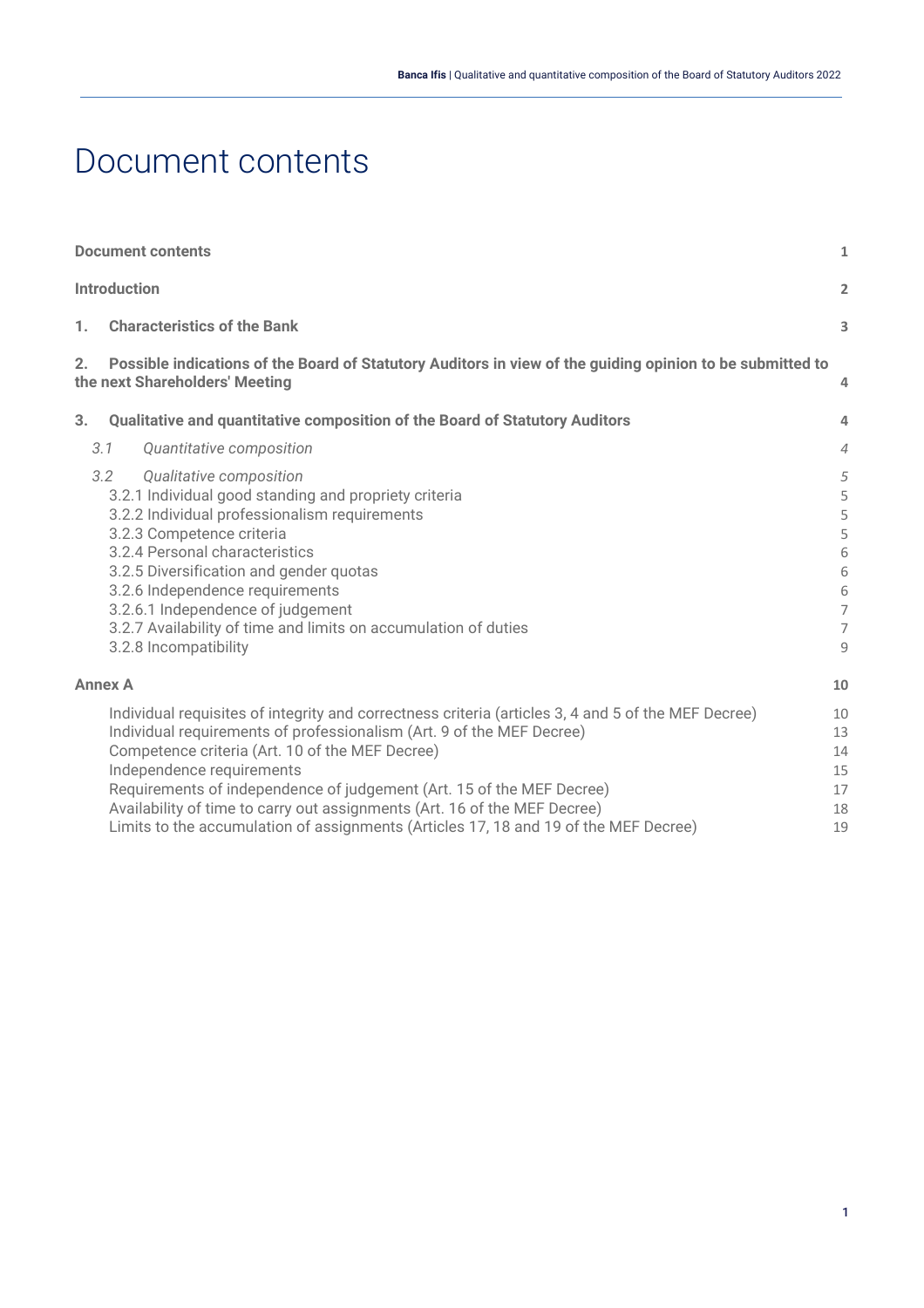## <span id="page-2-0"></span>Introduction

Banca Ifis S.p.A. ("Banca Ifis" or the "Bank") has always paid particular attention to the qualitative and quantitative composition of the Board of Statutory Auditors, both out of compliance with regulatory provisions and because it firmly believes that the members of the Control body must be endowed with, among other things, adequate professional skills to ensure sound and prudent management. In actual fact, the composition of the Control Body is of central importance for the effective performance of the tasks entrusted to it by law, the Supervisory Provisions and the Articles of Association.

In particular, Art. 12 of the MEF Decree (as defined below) provides that each body - which therefore refers to both the Board of Directors and the Board of Statutory Auditors - must first identify its optimal qualitative and quantitative composition. Specifically, Art. 11 of the MEF Decree provides that the composition of the administrative and control bodies must be suitably diversified, so as to

- *(i)* foster internal confrontation and dialectic within the bodies;
- *(ii)* encourage the emergence of a plurality of approaches and perspectives in analysing issues and making decisions;
- *(iii)* effectively support the company's processes of strategy development, business and risk management, and control over the work of senior management;
- *(iv)* take into account the many interests that contribute towards the sound and prudent management of the bank.

The activities involved in preparing this qualitative and quantitative profile must be the result of a thorough and formalised examination. The results of these analyses should be brought to the attention of the shareholders in a timely manner so that the selection of candidates to be presented can take into account the professionalism required.

To this end, this document contains the guidelines that the Board of Statutory Auditors, whose term of office is expiring, of Banca Ifis makes available to the Shareholders, with a view to facilitating the process of defining the best proposals for the quantitative and qualitative composition of the Bank's new Board of Statutory Auditors, which will be presented by the Shareholders at the next Shareholders' Meeting.

The Auditors reaching the end of their appointment hope that these proposals can be consistent with the profiles they suggested, based on their own experience in governing the Bank. They recall that such proposals must also comply with sector regulations and the recommendations of the Supervisory Authorities, on which this document is based.

Pursuant to Art. 22 of the Articles of Association of Banca Ifis (the "Articles of Association"), the Board of Statutory Auditors monitors compliance with the Law, the Articles of Association and regulations, compliance with the principles of proper administration, the adequacy of the organisational, administrative and accounting structure adopted by the Company and its actual functioning, the completeness, adequacy, functionality and reliability of the internal control and risk management system, the exercise of management and coordination activities by the Bank, and other acts and facts specified by the law, performing all the functions assigned to it in compliance with the relevant provisions of the law. The Board of Statutory Auditors ascertains, in particular, the adequate coordination of all the functions and structures involved in the internal audit system, including the independent auditing firm in charge of auditing the accounts, promoting, if necessary, the appropriate corrective measures.

#### \*\*\*\*\*

The following is a summary of the national and European regulations applicable with reference to the requirements of company representatives, including the soft law, since it was considered essential that the principles contained therein be reflected in the candidate selection process:

- Art. 148 of Italian Legislative Decree no. 58 of 24 February 1998 (the "Consolidated Law on Finance");
- Art. 26 of Italian Legislative Decree no. 385 of 1 September 1993 (the "Consolidated Law on Banking");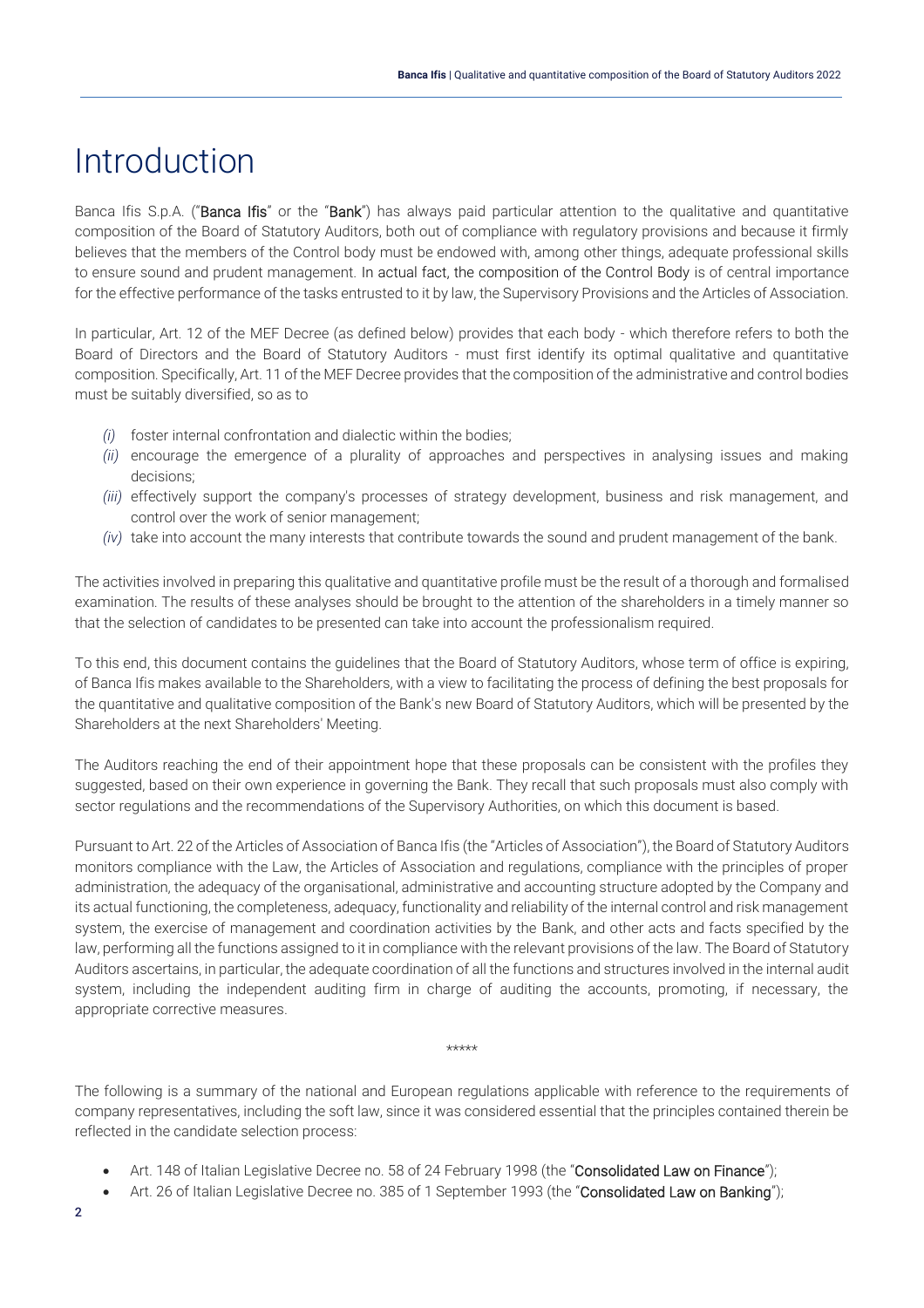- Art. 36 of Italian Decree Law no. 201 of 6 December 2011, "Urgent provisions for growth, equity and the consolidation of public accounts", converted, with amendments, by Law no. 214 of 22 December 2011, known as the "Interlocking Directorship" (the "Salva Italia Decree") and the "Criteria for the application of Art. 36 of the "Salva Italia" Decree Law, the "prohibition of interlocking")" published by the Bank of Italy, CONSOB and IVASS on 20 April 2012, as subsequently updated and supplemented;
- Decree no. 169 of the Minister of Economy and Finance of 23 November 2020, effective as of 30 December 2020, setting forth the "Regulation on the requirements and eligibility criteria for the performance of the duties of corporate officers of banks, financial intermediaries, collective guarantee funds, electronic money institutions, payment institutions and depositor guarantee schemes" (the "MEF Decree");
- Ministerial Decree no. 162/2000 "Regulations containing rules for establishing the professional and integrity requirements of members of the Board of Statutory Auditors of listed companies to be issued pursuant to Article 148 of Legislative Decree no. 58 of 24 February 1998" ("Ministerial Decree 162/2000");
- Part I, Title IV, Chapter 1, Section IV (Composition of company bodies) of the Supervisory Provisions;
- Corporate Governance Code of Listed Companies approved on 31 January 2020 by the Corporate Governance Committee and promoted by Borsa Italiana, ABI, Ania, Assogestioni, Assonime and Confindustria, applicable, by companies that adopt it, starting from the first financial year beginning after 31 December 2020, informing the market in the report on corporate governance to be published during 2022 ("Corporate Governance Code");
- Art. 144-undecies.1 of the Regulations adopted by CONSOB with Resolution no. 11971 of 14 May 1999 and subsequent amendments (the "Regulation on Issuers");
- Regulations adopted by CONSOB with resolution no. 20249 of 28 December 2017, as amended ("Market Regulations");
- Directive 2013/36/EU of the European Parliament and of the Council of 26 June 2013 on access to the activity of credit institutions and the prudential supervision of credit institutions and investment firms, as subsequently amended and supplemented (the "CRD");
- Regulation (EU) no. 575 of the European Parliament and of the Council of 26 June 2013 on prudential requirements for credit institutions and investment firms, as amended and supplemented (the "CRR");
- "Guide to fit and proper assessments" of the European Central Bank dated 15 May 2017 and last updated in December 2021 ("ECB Guidelines");
- EBA Internal Governance Guidelines of 2 July 2021;
- EBA/ESMA Guidelines on the Verification of the Suitability of Members of the Bodies of Supervision and Management and Key Managers, pursuant to Directive 2016/36/EU and Directive 2014/65/EU of 2 July 2021 (the "EBA/ESMA Guidelines");
- Standards of Conduct for the Board of Statutory Auditors of Listed Companies 2018;

# <span id="page-3-0"></span>1. Characteristics of the Bank

Banca Ifis S.p.A. is the Parent Company of the "Banca Ifis Banking Group" and is one of the Less Significant Institutions subject to the direct supervisory powers of the Bank of Italy.

In accordance with the provisions of the Provisions and the applicable regulations, Banca Ifis meets the definition of a bank of greater size or operational complexity, taking into account the size and type of activities carried out, directly or through Group companies, as well as the fact that it is listed on a regulated market ("STAR" segment of the Italian Stock Exchange).

The Bank adheres to the Corporate Governance Code promoted by the Corporate Governance Committee set up by the Associations of Business (ABI, ANIA, Assonime, Confindustria) and Professional Investors (Assogestioni), as well as by Borsa Italiana. In accordance with the Code's definitions, it is included among "companies with concentrated ownership" but not among "large companies".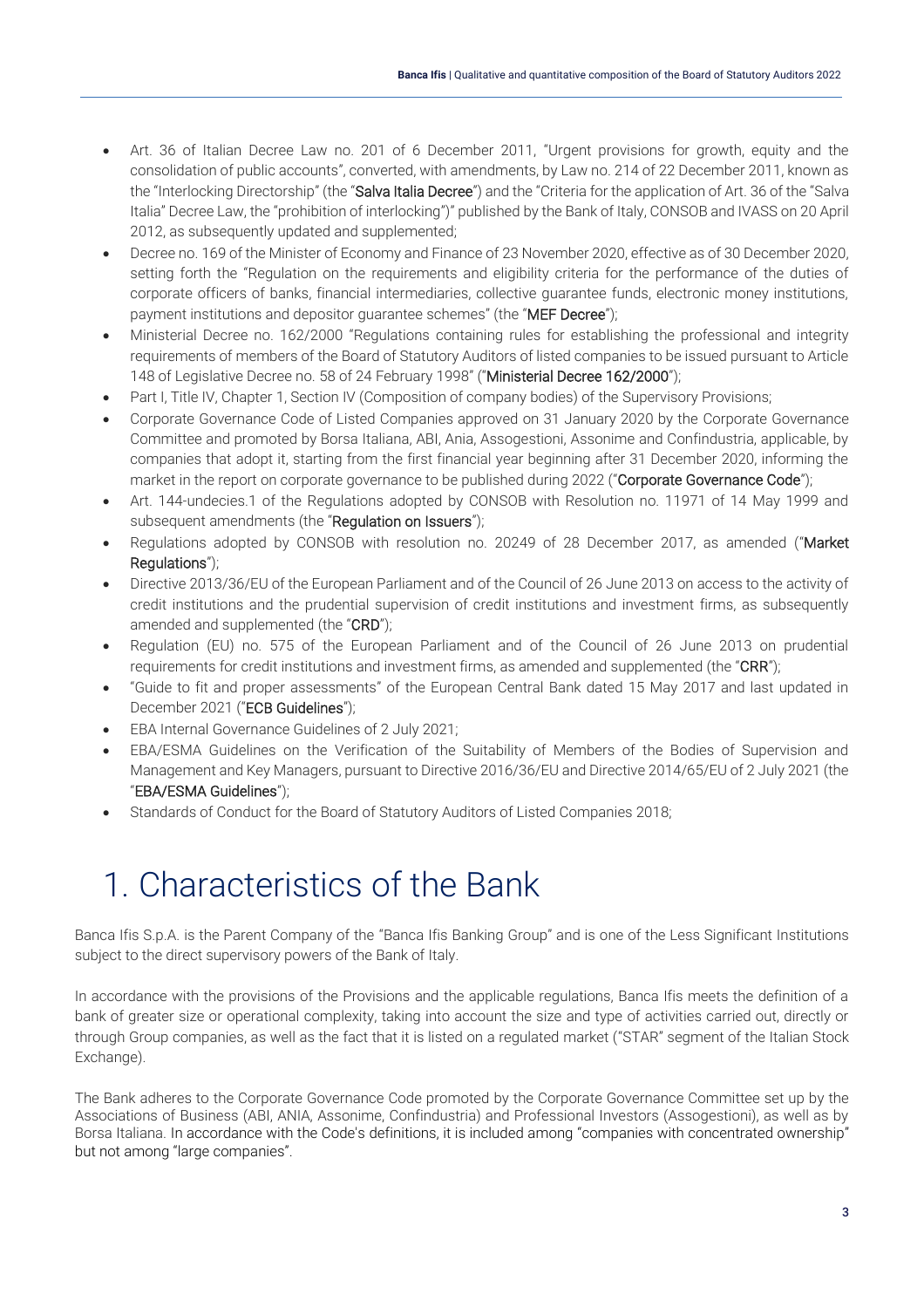The Bank adopts the traditional system of administration and control, based on the presence of a Board of Directors and a Board of Statutory Auditors, appointed by the Shareholders' Meeting. Under the model adopted by Banca Ifis:

- strategic supervision is performed by the Board of Directors;
- the CEO is responsible for the company's operations;
- control is performed by the Board of Statutory Auditors.

Banca Ifis is a player active in speciality finance and its main business activities are Commercial and Corporate Banking and the acquisition/management of impaired loan portfolios. It operates in the territory without traditional branches, collecting deposits through on-line deposits.

In the area of NPLs, activities consist of both the purchase and the management/transformation of bad loans. The Banca Ifis Banking Group has expertise in all asset classes: unsecured and corporate & secured.

The business areas relating to Trade receivables, Leasing, Corporate and Investment Banking (through Structured Finance, Special Situations, Equity Investments and Financial Advisory) and Tax Credits as well as personal salary- and pensionbacked loans and finance for pharmacies are just some of the sectors in which the Bank operates.

# <span id="page-4-0"></span>2. Possible indications of the Board of Statutory Auditors in view of the guiding opinion to be submitted to the next Shareholders' Meeting

With the approval of the financial statements as of 31 December 2021, the term of office of the Board of Statutory Auditors of Banca Ifis appointed on 19 March 2019 comes to an end and, therefore, the Shareholders will be asked at the next Shareholders' Meeting to resolve on the appointment *inter alia* of new members of the Board of Statutory Auditors.

In the light of the above and of the results of its self-assessment exercise for the year 2021, the outgoing Board of Statutory Auditors - except as indicated in greater detail below:

- believes that the current size of the Board of Statutory Auditors, as provided for in the Articles of Association, is adequate and should be maintained in the future;
- appreciates the qualitative profile of the Board and, in view of the renewal, hopes to maintain the current mix of skills and experience expressed today by the Auditors as they enable to effectively carry out the responsibilities of the body - without prejudice to what is suggested in paragraph 3.2 below with regard to the further enrichment of knowledge/competences and diversification in the composition of the body.

# <span id="page-4-1"></span>3. Qualitative and quantitative composition of the Board of Statutory Auditors

## <span id="page-4-2"></span>3.1 Quantitative composition

Article 21, paragraph 1 of the Banca Ifis Articles of Association envisages that the Board of Statutory Auditors shall number 3 Standing Auditors, including the Chairman, and 2 Alternate Auditors.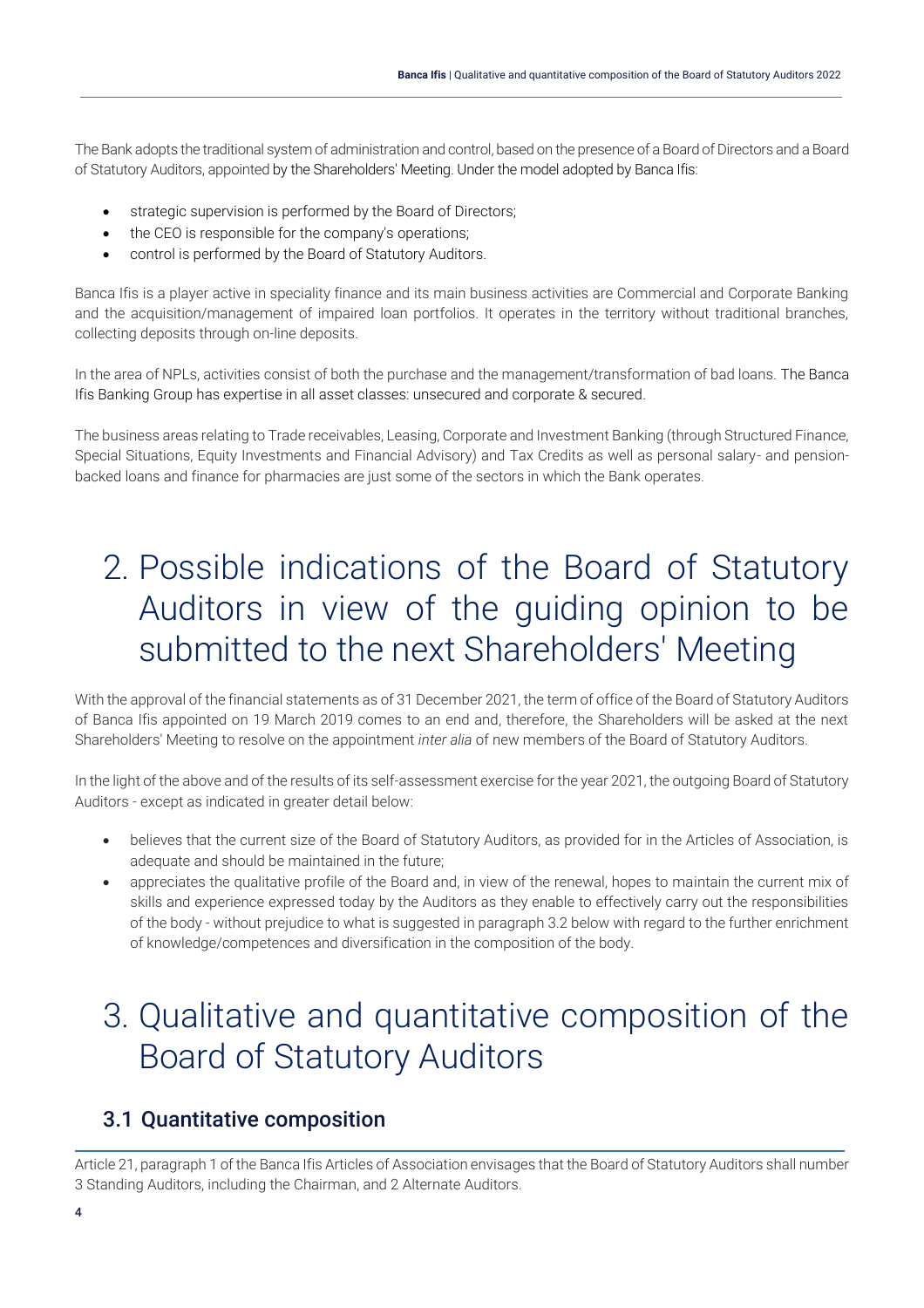## <span id="page-5-0"></span>3.2 Qualitative composition

The members of the Board of Statutory Auditors must be suitable for the performance of their duties, in accordance with the provisions of current legislation and the Articles of Association and, in particular, they must meet the requirements of professionalism, integrity and independence and comply with the criteria of competence, fairness and dedication of time and the specific limits on the number of offices held, as set out in current legislation.

## <span id="page-5-1"></span>3.2.1 Individual good standing and propriety criteria

In view of the importance of the requirements of integrity from a reputational point of view, the candidates for the office of Auditor of the Bank must meet the requirements of integrity set out in Art. 3 of the MEF Decree, as detailed in Annex A.

In addition to compliance with the above-mentioned legal and statutory requirements of integrity, absence of which results in disqualification from holding office, candidates shall also meet the criteria of correctness in their personal and professional conduct in the past, pursuant to Art. 4 of the MEF Decree and as better specified in Annex A.

The situations indicated in Art. 4 of the MEF Decree shall not automatically lead to the unsuitability of the candidate, but shall instead require an assessment - based on one or more of the parameters set out in Art. 5 of the MEF Decree - by the Board, carried out with regard to the principles of sound and prudent management as well as to the safeguard of the Bank's reputation and public trust. The criterion of correctness will not be met when one or more of the situations indicated in Art. 4 of the MEF Decree paint a serious, precise and concordant picture of conduct that is in contrast with the objectives set out in paragraph 1 of the cited Article.

### <span id="page-5-2"></span>3.2.2 Individual professionalism requirements

Based on applicable legislation and, *inter alia*, Art. 9 of the MEF Decree, candidates for the role of member of the Board of Statutory Auditors must satisfy certain professional requirements, which are detailed in Annex A.

### <span id="page-5-3"></span>3.2.3 Competence criteria

In addition to the requirements of professionalism, candidates for the office of member of the Board of Statutory Auditors of the Bank must meet the competence criteria set out in Art. 10 of the MEF Decree, aimed at proving their suitability to take on the office, considering the tasks inherent to the role covered and the size and operational characteristics of the Bank.

Theoretical knowledge - acquired through studies and training - and practical experience, gained in the course of previous or current work activities, are taken into account for these purposes. Details are provided in Annex A.

Moreover, in order to ensure the overall suitability of the supervisory body, also based on diversity criteria and the future challenges that the Bank will face, the outgoing Board, in light of the results of its Self-Assessment, recommends that candidates for the Bank's new Board of Statutory Auditors should be characterised by a distinctive profile of experience and theoretical and/or technical knowledge, having regard in particular to the following areas (also in addition to those listed above):

- specific knowledge of Banca Ifis;
- experience in the relevant banking industry for the Bank;
- ICT knowledge;
- knowledge of ESG/social and environmental sustainability, with particular reference to impacts on lending activities;
- knowledge of remuneration policies;
- knowledge of business management/organisation processes;
- knowledge of internal control systems and risk management methodologies.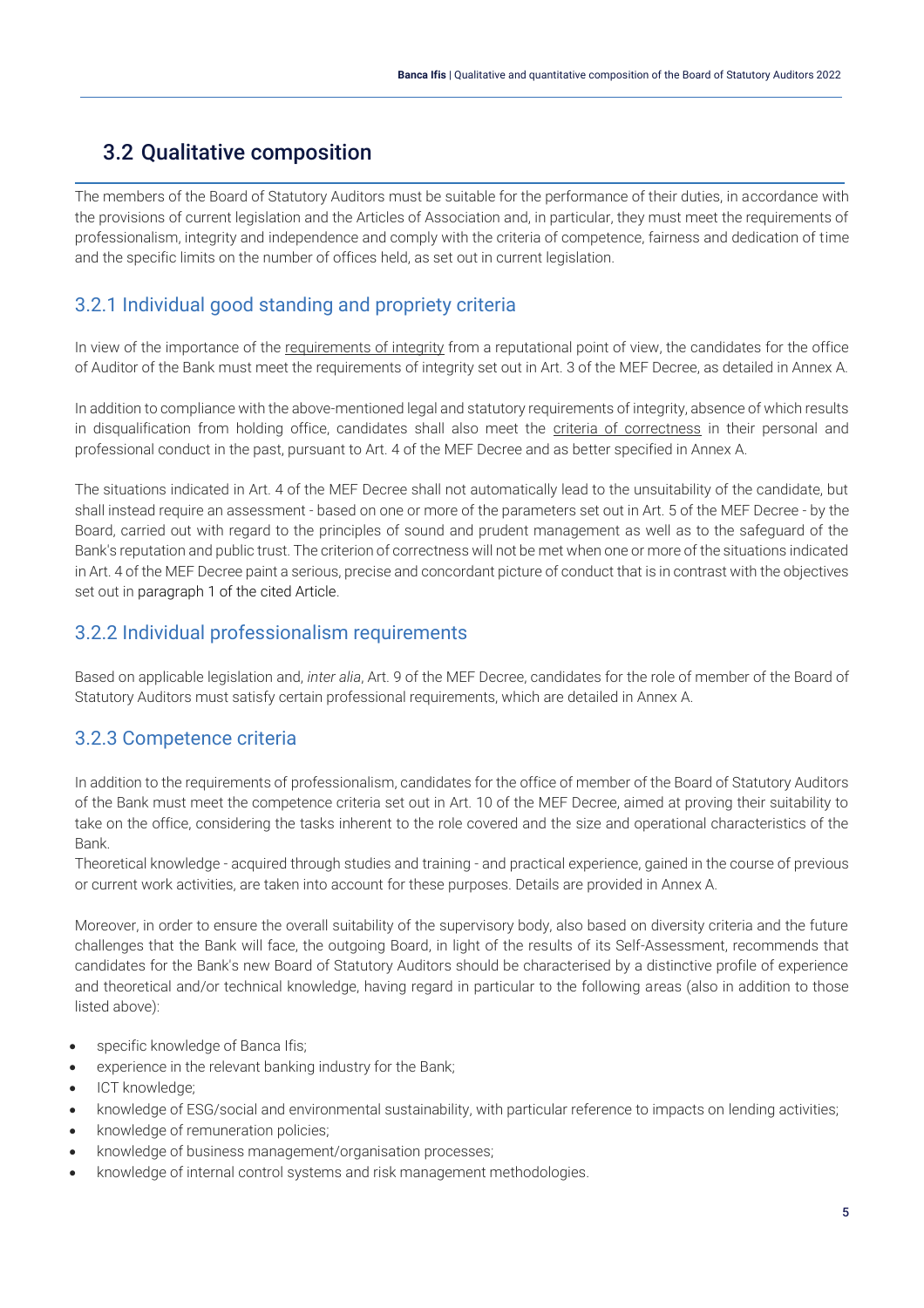The outgoing Board, stressing the aspect of the overall suitability of the Board of Statutory Auditors pursuant to the provisions of Art. 11 of the MEF Decree concerning the collective composition and, therefore, the importance that its members are collectively able to act in an informed manner, invites the Shareholders to submit lists containing candidates with skills that allow an optimal combination of profiles with the above-mentioned characteristics, so as to foster the comparison and ensure the development of internal dialectics, the efficient functioning and the overall suitability of the Board of Statutory Auditors.

### <span id="page-6-0"></span>3.2.4 Personal characteristics

In addition to the above-mentioned professional requirements, the outgoing Board recommends that the selection of candidates should also take into due consideration the aptitude characteristics of candidates (termed "soft skills").

- Authenticity and independence of thought;
- Ability to manage conflict constructively;
- Ability to interact with Top Management;
- Suitable availability of time and energy;
- Collaboration skills;
- Decision-making aptitude;
- Stand-up capability;
- Ability to integrate sustainability issues into strategic and business vision.

### <span id="page-6-1"></span>3.2.5 Diversification and gender quotas

The outgoing Board of Statutory Auditors is aware that an adequate degree of diversification - in terms of skills and professionalism, educational and professional background, experience, age, tenure and gender - favours a plurality of approaches and perspectives within the body.

In this context, the outgoing Board, in the light of the results of the 2021 Self-Assessment, stresses both the importance of ensuring diversity in terms of the experience of the individual members and the opportunity to balance the experience of renewal with the need for continuity with respect to the body's wealth of experience and information, also considering the non-renewability of the Chairman currently in office due to regulatory limits.

Moreover, it should be stressed that Art. 148, paragraph 1-*bis* of the Consolidated Law on Finance imposes compliance with the gender composition criterion of the Board of Statutory Auditors, according to which at least two fifths of the members elected must be of the less represented gender.

In this regard, pursuant to Art. 144-*undecies*.1, paragraph 3 of the Regulation on Issuers, if the application of the gender distribution criterion does not result in a whole number of members of the management or control bodies belonging to the less represented gender, such number is rounded up to the nearest whole number, except for corporate bodies made up of three members, for which the rounding is rounded down to the nearest whole number.

### <span id="page-6-2"></span>3.2.6 Independence requirements

The Board of Statutory Auditors must meet the independence requirements provided for by the applicable legislation and, in particular, those provided for:

- by Art. 148, paragraph 3 of the Consolidated Law on Finance;
- by Art. 14 of the MEF Decree;
- Recommendation no. 9 (referring to Recommendations no. 7 and no. 6) of the Corporate Governance Code.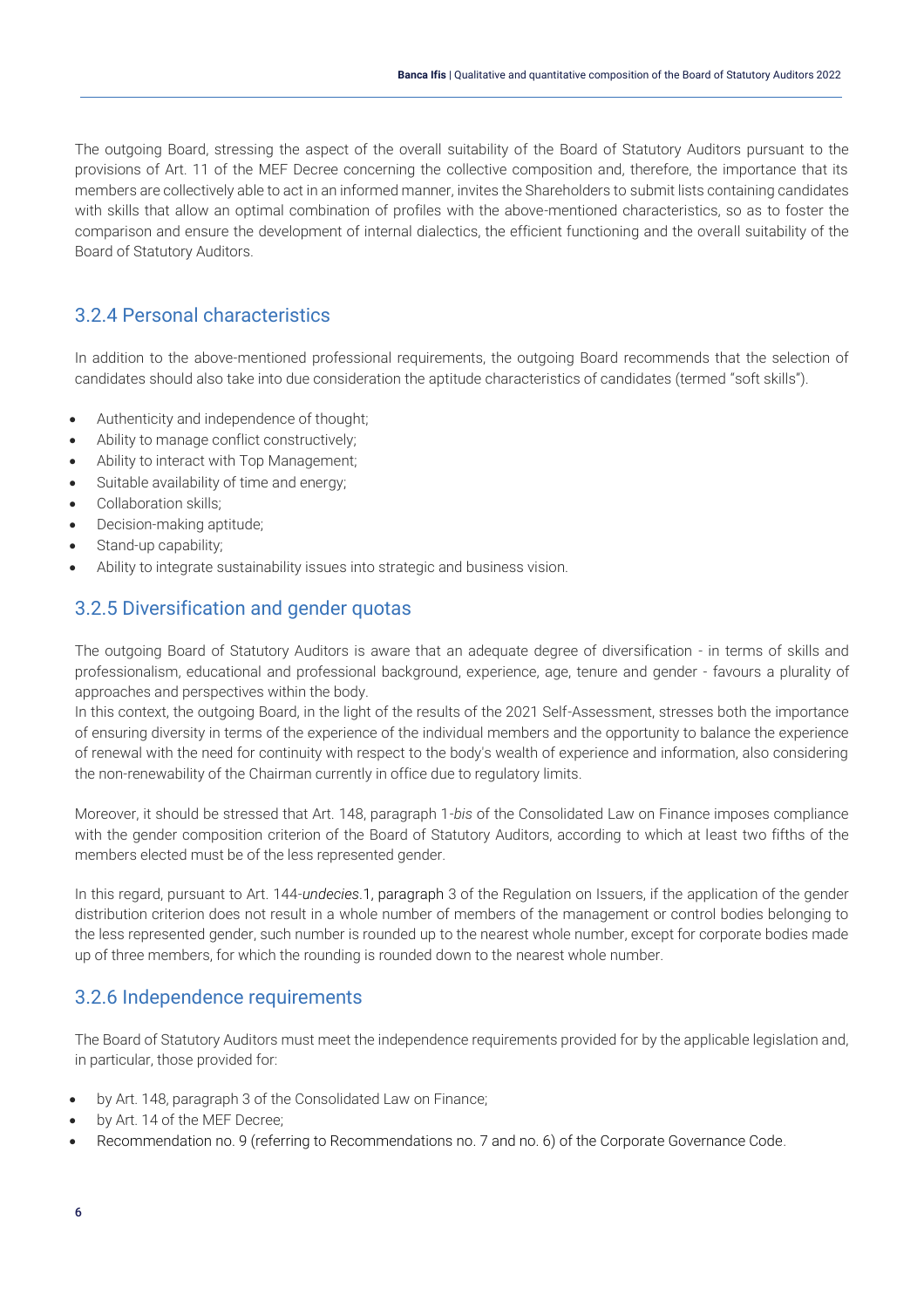This is without prejudice to the possibility for a member of the Board of Statutory Auditors to simultaneously hold the office of auditor in one or more companies of the Banca Ifis Group.

### <span id="page-7-0"></span>3.2.6.1 Independence of judgement

All candidates for the position of member of the Board of Statutory Auditors are required to act, *inter alia*, pursuant to Art. 15 of the MEF Decree, with full independence of judgement and awareness of the duties and rights inherent in the position, in the interests of the sound and prudent management of the Bank and in compliance with the applicable *pro tempore* regulations in force, and shall be required to provide the information requested pursuant to Art. 15, paragraph 2, of the MEF Decree and the reasons why any relevant cases pursuant to this provision do not materially affect their autonomy of judgement.

### <span id="page-7-1"></span>3.2.7 Availability of time and limits on accumulation of duties

#### Time availability

The members of the Board of Statutory Auditors are required to dedicate adequate time to carrying out their duties, in compliance with the provisions of Art. 16 of the MEF Decree.

The adequate availability of time and energy to be devoted to the performance of the office, in view of its nature, quality and complexity, is a fundamental requirement that the candidate Auditors must ensure, also with regard to the activities deriving from participation in the works of the other Bodies/Committees of the Bank, if any.

Consideration must also be given to the effort required to prepare for meetings, given the multiplicity of topics to be examined and the volume of supporting documentation. In addition, the commitment required to attend dedicated induction meetings, recurring training organised for the benefit of the Board as well as any off-site meetings must be kept in mind.

In addition to having the necessary time, it is also necessary to take into account other assignments, commitments and work activities, within the limits of the number of assignments provided.

In order to allow the Shareholders to assess the availability of time to be requested from the candidates for members of the Board of Statutory Auditors and to assess whether they are able to ensure preparation and participation in the meetings, the outgoing Board indicates below the number of meetings and the time commitment of the members of the Board of Statutory Auditors, measured with reference to FY 2021:

| <b>Body</b>                        | <b>Number of meetings</b> | Average meeting duration |
|------------------------------------|---------------------------|--------------------------|
| <b>Board of Statutory Auditors</b> | 26                        | 2 hours, 40 minutes      |
| <b>Supervisory Body</b>            | 3                         | 40 minutes               |
| <b>Board of Directors</b>          | 19                        | 3 hours, 15 minutes      |
| <b>Control and Risks Committee</b> | 21                        | 2 hours, 20 minutes      |
| <b>Appointments Committee</b>      | 12                        | 30 minutes               |
| <b>Remuneration Committee</b>      | $\overline{9}$            | 1 hour, 40 minutes       |

The Board also draws attention to the threshold of expected attendance at meetings of the Board of Statutory Auditors, where Art. 2404 of the Italian Civil Code states that "any Auditor who, without good reason, fails to attend two meetings of the Board during a financial year shall be removed from office". Similarly, the Board recalls that Art. 149 of the Consolidated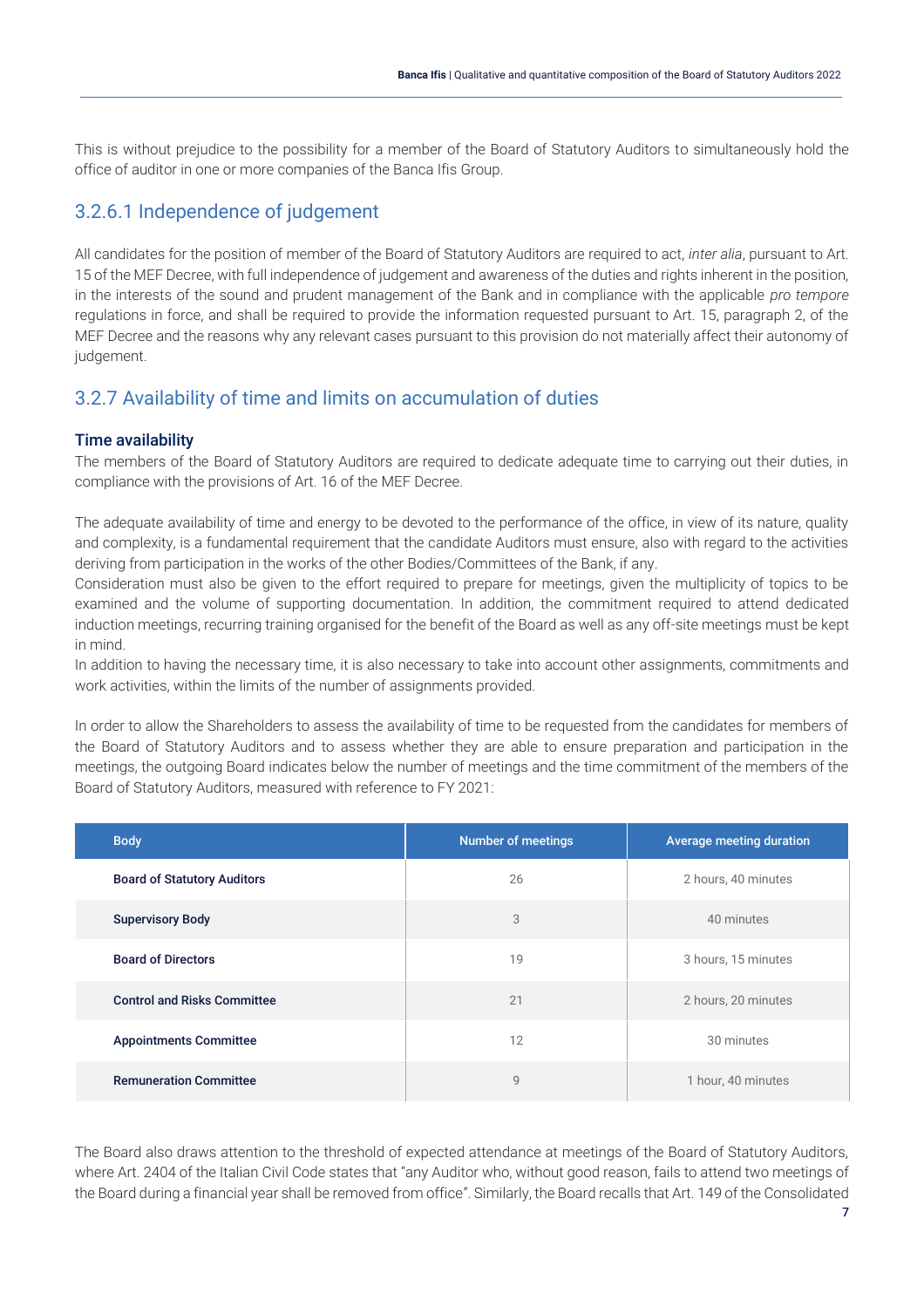Law on Finance establishes, among other things, that "auditors who do not attend the Meetings or, during a financial year, two consecutive meetings of the Board of Directors or the Executive Committee without a justified reason, shall lose their office" and, therefore, invites the Shareholders to pay attention to the expected attendance threshold at the meetings of the Board of Directors and the Company's Shareholders' Meetings.

Having said that, the outgoing Board of Statutory Auditors, with the aim of ensuring the proper functioning of the Control body and the contribution of each member to the internal debate of the Board itself, made an estimate - to be intended as a reference for the assessment of the minimum time necessary for an effective participation in the meetings - summarised in the following table:

| <b>Office</b>                                      | Estimated time required for the effective<br>performance of the assignment at Banca Ifis |
|----------------------------------------------------|------------------------------------------------------------------------------------------|
| <b>Chairman of the Board of Statutory Auditors</b> | 90 days per year                                                                         |
| <b>Standing Auditor</b>                            | 60 days per year                                                                         |
| Auditor member of the Supervisory Body             | 6 days per year                                                                          |

#### Limits to the accumulation of offices

In line with the provisions of Art. 17 of the MEF Decree, candidates for the position of standing auditor in Banca Ifis, a large bank or bank of operational complexity, may not hold a number of positions in banks or other commercial companies (i.e. companies whose purpose is one of the activities envisaged by Art. 2195 paragraph 1 of the Civil Code) exceeding one of the following alternative combinations:

- 1 executive assignment and 2 non-executive assignments;
- or 4 non-executive assignments.

For the purposes of the above calculation, it should be noted that:

- (i) the position held at the Bank must be included;
- (ii) the office of effective member of the Board of Statutory Auditors of the Bank cannot be held by a person who is a member of the Board of Statutory Auditors of 5 companies issuing securities on regulated markets;
- (iii) Exempt Assignments (as identified pursuant to the Regulation on Issuers and the MEF Decree) and at Small Companies (as identified pursuant to the Regulation on Issuers) are not relevant;
- (iv) a standing member of the Board of Statutory Auditors of the Bank may hold other administration and control offices in joint-stock companies, limited partnerships with share capital and limited liability companies, up to a maximum limit of six points resulting from the application of the calculation model contained in Annex 5-bis, Schedule 1, of the Regulation on Issuers, unless he is a member of the supervisory body of only one issuer.

The methods of aggregation set out in Art. 18 of the MEF Decree are considered.

The set of assignments counted as one is considered an executive assignment if at least one of the assignments held is executive; in other cases it is considered a non-executive assignment.

The candidate for the appointment of Representative is obliged to provide the Competent Body with the updated situation of the administrative, management and control positions held. The updated status of the above assignments includes timely references to:

- (i) type of assignment;
- (ii) summary of activities required for the purpose of the assignment;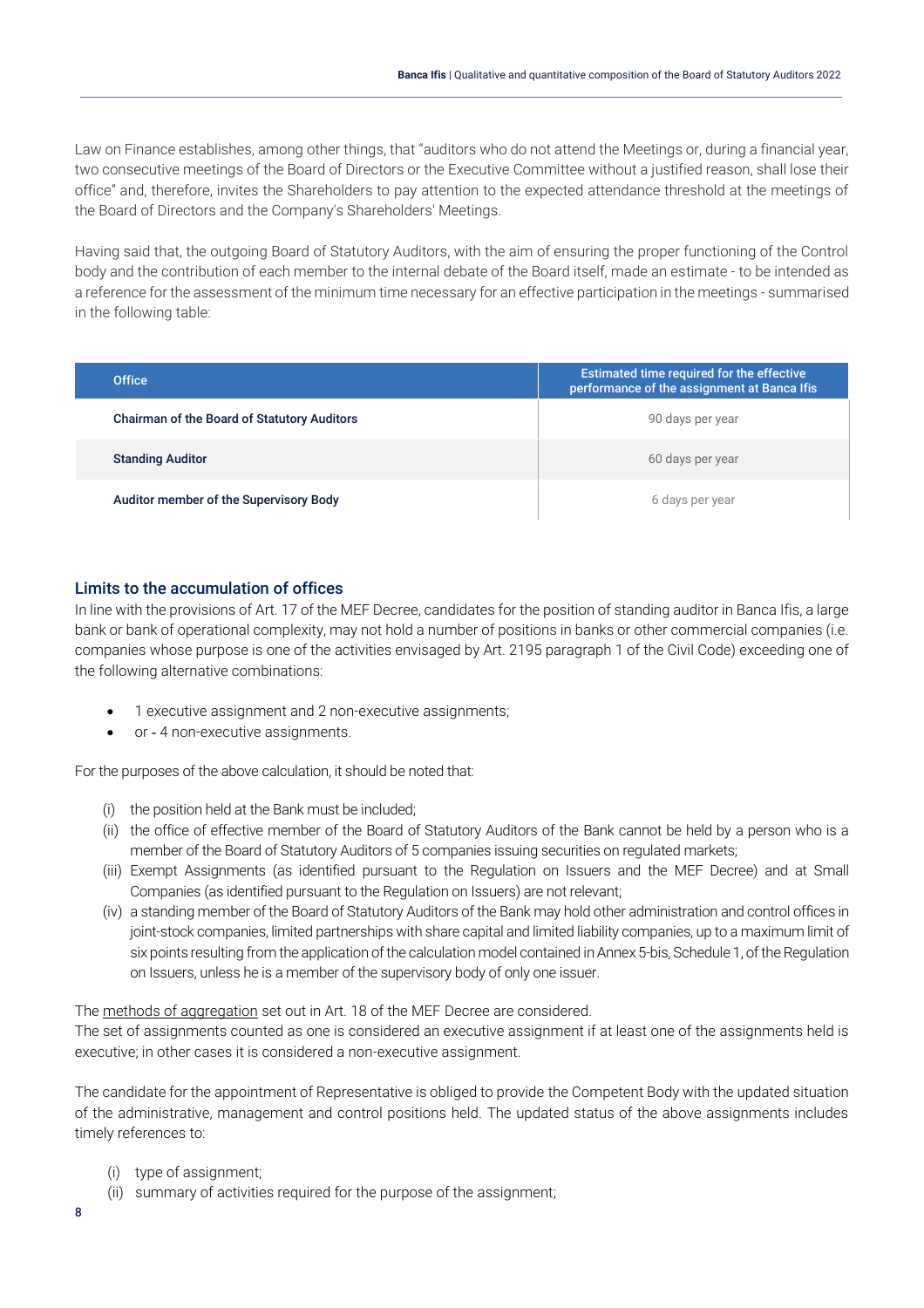- (iii) the company, enterprise and/or body at which the assignment is carried out;
- (iv) time availability required/declared for the purpose of the assignment;
- (v) duration of assignment;
- (vi) any possibility/commitment to renew the assignment.

#### <span id="page-9-0"></span>3.2.8 Incompatibility

Without prejudice to the above-mentioned limits, in addition to the causes of incompatibility, ineligibility and disqualification pursuant to the law, which may affect the candidacy and/or the assumption/maintenance of the office such as, by way of example only, those set out in Art. 2382 of the Civil Code - the candidates for the office of Auditor shall also comply with the so-called interlocking prohibition set out in Art. 36 of Decree Law no. 201 of 6 December 2011, containing "Urgent measures for growth, equity and the consolidation of public accounts", converted with amendments by Law no. 214 of 22 December 2011.

The Board therefore recommends to the Shareholders to indicate candidates for whom the absence of causes of incompatibility provided for by the said regulation has been previously verified.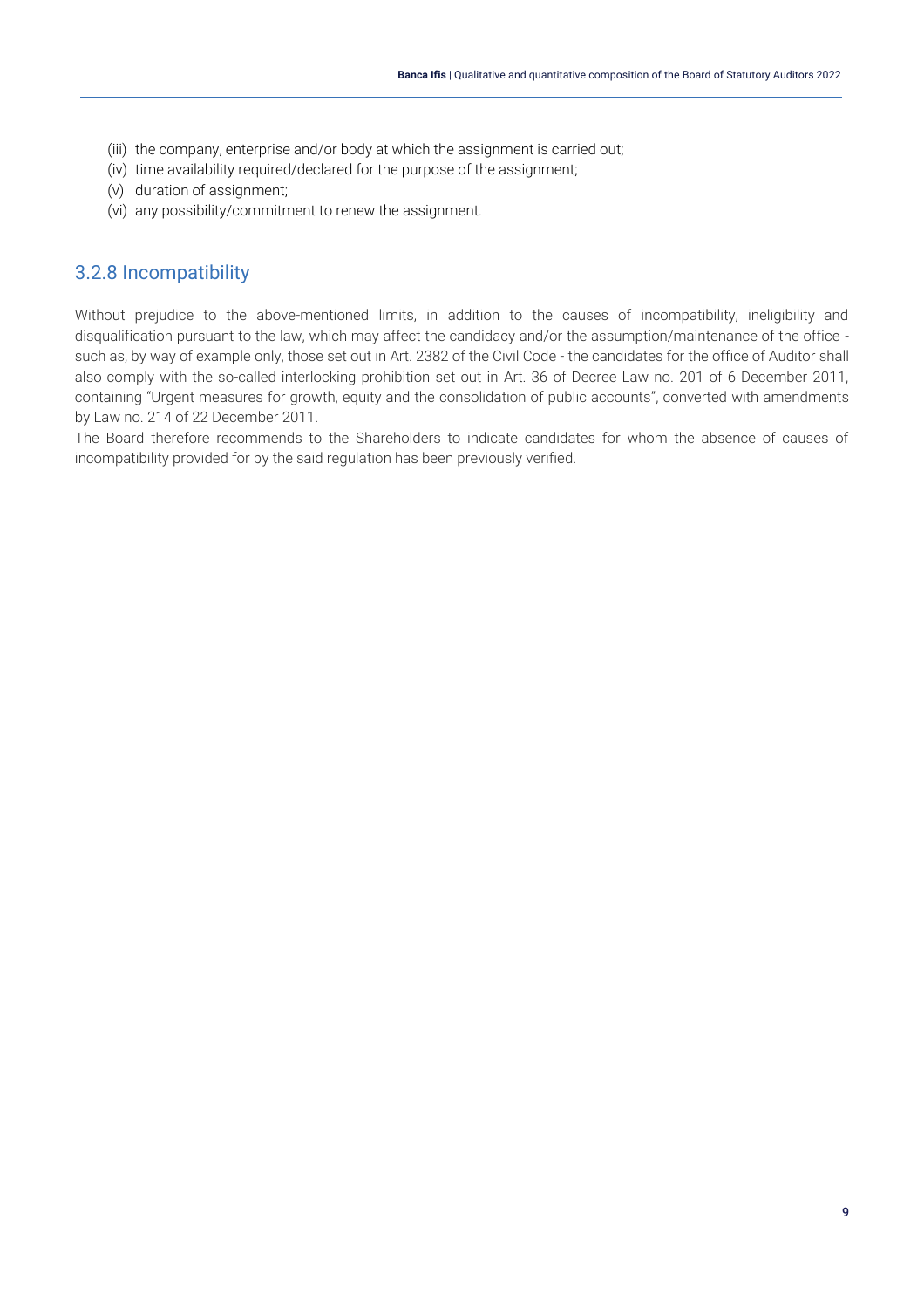## <span id="page-10-0"></span>Annex A

## <span id="page-10-1"></span>Individual requisites of integrity and correctness criteria (articles 3, 4 and 5 of the MEF Decree)

Positions may not be held by those who:

- a. have been legally disqualified or find themselves in any other of the situations envisaged by Article 2382 of the Civil Code;
- b. have been convicted in a final judgement:
	- (i) a prison sentence for a crime envisaged by the provisions on corporate and bankruptcy matters, banking, finance, insurance, payment services, anti-money laundering, intermediaries authorised to provide investment services and collective savings management, markets and centralised management of financial instruments, public savings appeals, issuers, as well as for one of the crimes envisaged by articles 270-*bis*, 270-*ter*, 270-*quater*, 270-*quater*.1, 270-*quinquies*, 270-*quinquies*.1, 270-*quinquies*.2, 270-*sexies*, 416, 416-*bis*, 416-*ter*, 418, 640 of the Italian Criminal Code;
	- (ii) to imprisonment for a term of not less than one year for a crime against the public administration, against public faith, against property, or in tax matters;
	- (iii) to imprisonment for a term of not less than two years for any non-negligent crime;
- c. have been subjected to preventive measures ordered by the legal authorities pursuant to Legislative Decree no. 159 of 6 September 2011, as subsequently amended and supplemented;
- d. at the time of taking office, are temporarily barred from holding management positions in legal entities and companies, or temporarily or permanently barred from carrying out administration, management and control functions pursuant to Article 144-*ter*, paragraph 3, of the Consolidated Law on Banking and Article 190-*bis*, paragraphs 3 and 3-*bis*, of the Consolidated Law on Finance, or in one of the situations referred to in Article 187 *quater* of the Consolidated Law on Finance.

Offices cannot be held by those who have been given a final sentence at the request of the parties or following an abbreviated judgement, any of the penalties envisaged:

- a. by paragraph 1, letter b), point 1 except in the case of extinction of the crime pursuant to Article 445, paragraph 2, of the Italian Code of Criminal Procedure;
- b. by paragraph 1, letter b), points 2 and 3, for the duration specified therein, except in the case of the extinction of the crime pursuant to Article 445, paragraph 2, of the Code of Criminal Procedure.

With reference to cases governed in whole or in part by foreign legislation, verification of the non-existence of the conditions provided for in paragraphs 1 and 2 is carried out on the basis of an assessment of substantial equivalence.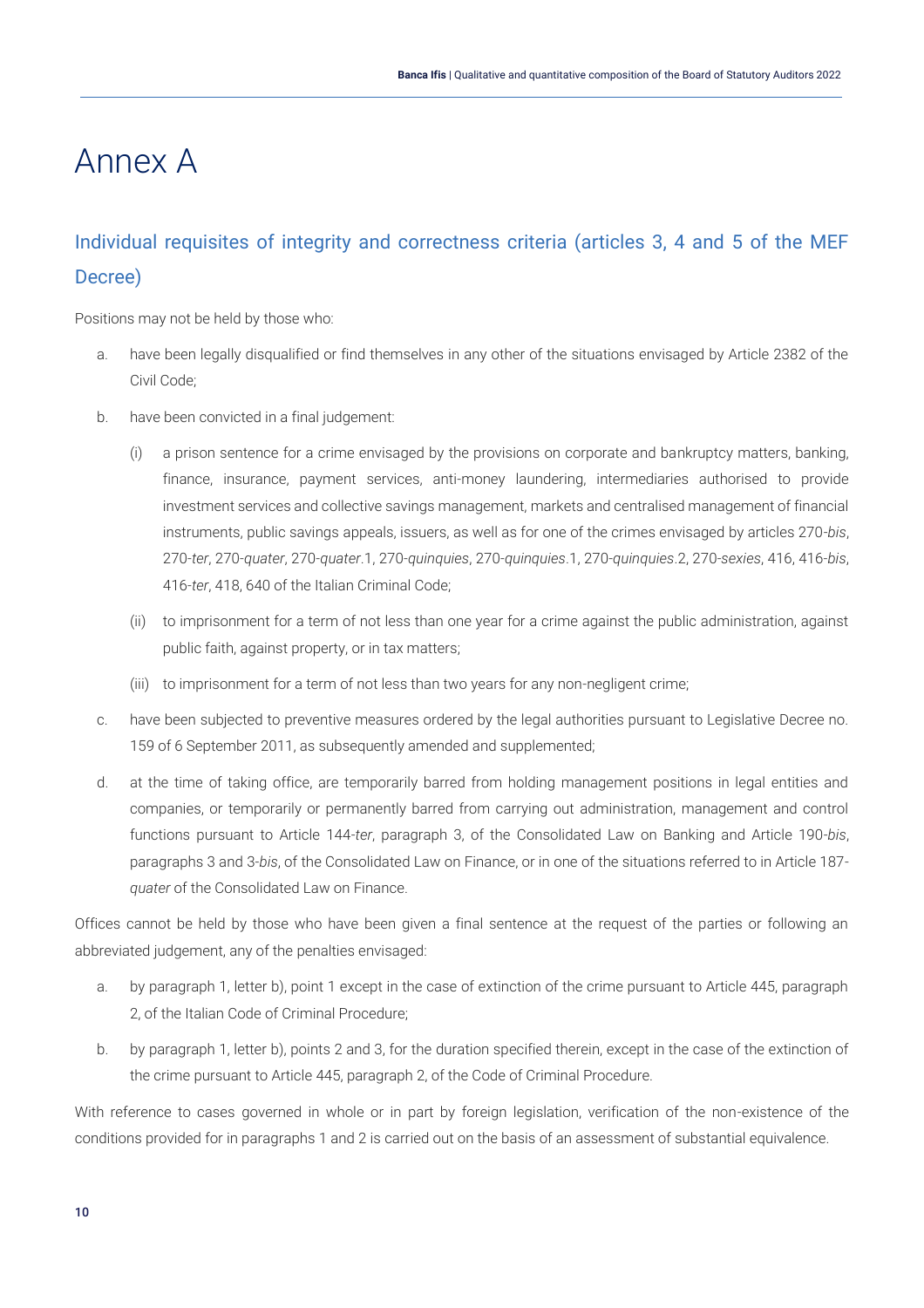With reference to paragraph 1, letters b) and c) and paragraph 2, the effects of rehabilitation and revocation of the sentence for abolition of the crime pursuant to Article 673, paragraph 1, of the Code of Criminal Procedure are not affected.

In addition to the requirements of integrity, the representatives meet criteria of fairness in past personal and professional conduct. The following are considered to this end:

- a. criminal convictions imposed with sentences (even if not final), sentences (even if not final) that apply the penalty upon request of the parties or following an abridged judgement, criminal decrees of conviction, even if not irrevocable, and personal precautionary measures related to a crime envisaged by the provisions on corporate and bankruptcy affairs, banking, finance insurance, payment services, usury, anti-money laundering, taxation, intermediaries authorised to provide investment services and collective savings management, markets and centralised management of financial instruments, public savings appeals, issuers, as well as for one of the crimes envisaged by articles 270-*bis*, 270-*ter*, 270-*quater*, 270-*quater*.1, 270-*quinquies*, 270-*quinquies*.1, 270 *quinquies*.2, 270-*sexies*, 416, 416-*bis*, 416-*ter*, 418, 640 of the Criminal Code;
- b. criminal convictions imposed with sentences, including non-final ones, sentences, including non-final, that result from plea bargaining or following an abbreviated judgement, criminal decrees of conviction, even if they have not become irrevocable, and personal precautionary measures relating to crimes other than those referred to in letter a); application, including on a provisional basis, of one of the prevention measures ordered by the legal authorities pursuant to Legislative Decree no. 159 of 6 September 2011;
- c. final rulings sentencing to compensation for damages for acts carried out in the performance of duties in subjects operating in the banking, financial, markets and securities, insurance and payment services sectors; final rulings sentencing to compensation for damages due to administrative-accounting responsibilities;
- d. administrative sanctions imposed on the candidate for violations of corporate, banking, financial, securities, insurance, anti-money laundering and market and payment instrument regulations;
- e. disqualification or interim measures ordered by the supervisory authorities or at their request; removal measures ordered pursuant to Articles 53-bis, paragraph 1, letter e), 67-*ter*, paragraph 1, letter e), 108, paragraph 3, letter d-*bis*), 114-*quinquies*, paragraph 3, letter d-*bis*), 114-*quaterdecies*, paragraph 3, letter d-*bis*), of the Consolidated Law on Banking, and Articles 7, paragraph 2-*bis*, and 12, paragraph 5-*ter*, of the Consolidated Law on Finance;
- f. carrying out duties in subjects operating in the banking, financial, securities markets, insurance and payment services sectors which have been subject to an administrative sanction, or a sanction pursuant to Legislative Decree no. 231 of 8 June 2001;
- g. performance of duties in companies that have been subject to extraordinary administration, resolution, bankruptcy or compulsory administrative liquidation procedures, collective removal of members of management and control bodies, withdrawal of authorisation pursuant to Article 113-*ter* of the Consolidated Law on Banking, cancellation pursuant to Article 112-*bis*, paragraph 4, letter b) of the Consolidated Law on Banking or similar procedures;
- h. suspension or expulsion from professional bodies, cancellation (as a disciplinary measure) from professional lists and orders imposed by the competent authorities on the professional bodies themselves; measures of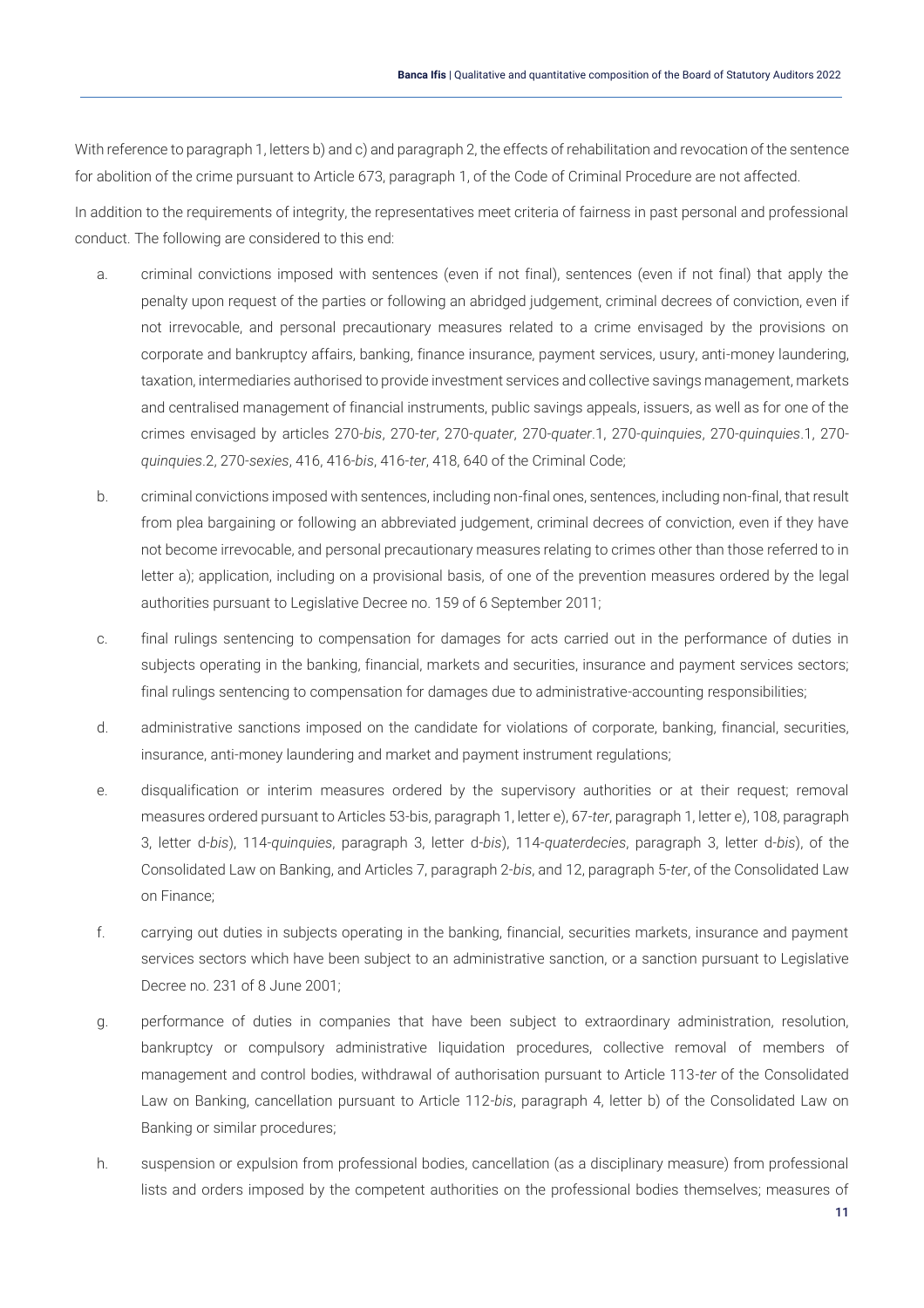revocation for just cause from offices held in management, administration and control bodies; similar measures adopted by bodies entrusted by law with the management of lists and directories;

- i. a negative assessment by an administrative authority regarding the suitability of the candidate within the framework of authorisation procedures provided for by the provisions on corporate, banking, finance, securities, insurance and the rules on markets and payment services;
- j. l) ongoing investigations and criminal proceedings relating to the offences referred to in letters a) and b);
- k. negative information on the candidate contained in the Central Risk Register set up pursuant to Article 53 of the Consolidated Law on Banking; negative information means information relating to the candidate, even when not acting as a consumer, which is relevant for the purposes of fulfilling the obligations laid down in Article 125, paragraph 3, of the Consolidated Law.

With reference to cases governed in whole or in part by foreign laws, the verification of the existence of the situations described above is carried out on the basis of an assessment of substantial equivalence.

The occurrence of one or more of the situations indicated above does not automatically lead to the unsuitability of the candidate, but does require an assessment by the competent body. The assessment is conducted with regard to the principles of sound and prudent management as well as the safeguarding of the bank's reputation and public trust.

The evaluation shall be conducted based on one or more of the following parameters, where relevant:

- a. objective seriousness of the facts committed or contested, with particular regard to the extent of the damage caused to the protected legal asset, the damaging potential of the conduct or omission, the duration of the violation, any systemic consequences of the violation;
- b. frequency of behaviour, with particular regard to the repetition of behaviour of the same nature and the time lapse between them;
- c. stage of the administrative penalty appeal process;
- d. stage and degree of the criminal proceedings;
- e. type and amount of the sanction imposed, assessed according to criteria of proportionality, which take into account, among other things, the graduation of the sanction also on the basis of the bank's financial capacity;
- f. period of time between the occurrence of the relevant fact or conduct and the resolution of appointment. As a rule, events that occurred or conduct that took place no more than ten years before the appointment are taken into account; if the relevant fact or conduct took place more than ten years earlier, it should only be taken into account if particularly serious or, in any case, if there are particularly qualified reasons why the sound and prudent management of the bank could be affected;
- g. level of cooperation with the relevant body and the supervisory authority;
- h. any remedial action taken by the party concerned to mitigate or eliminate the effects of the violation, even after the adoption of the conviction, penalty or otherwise of one of the measures referred to in Article 4, paragraph 2, of the MEF Decree;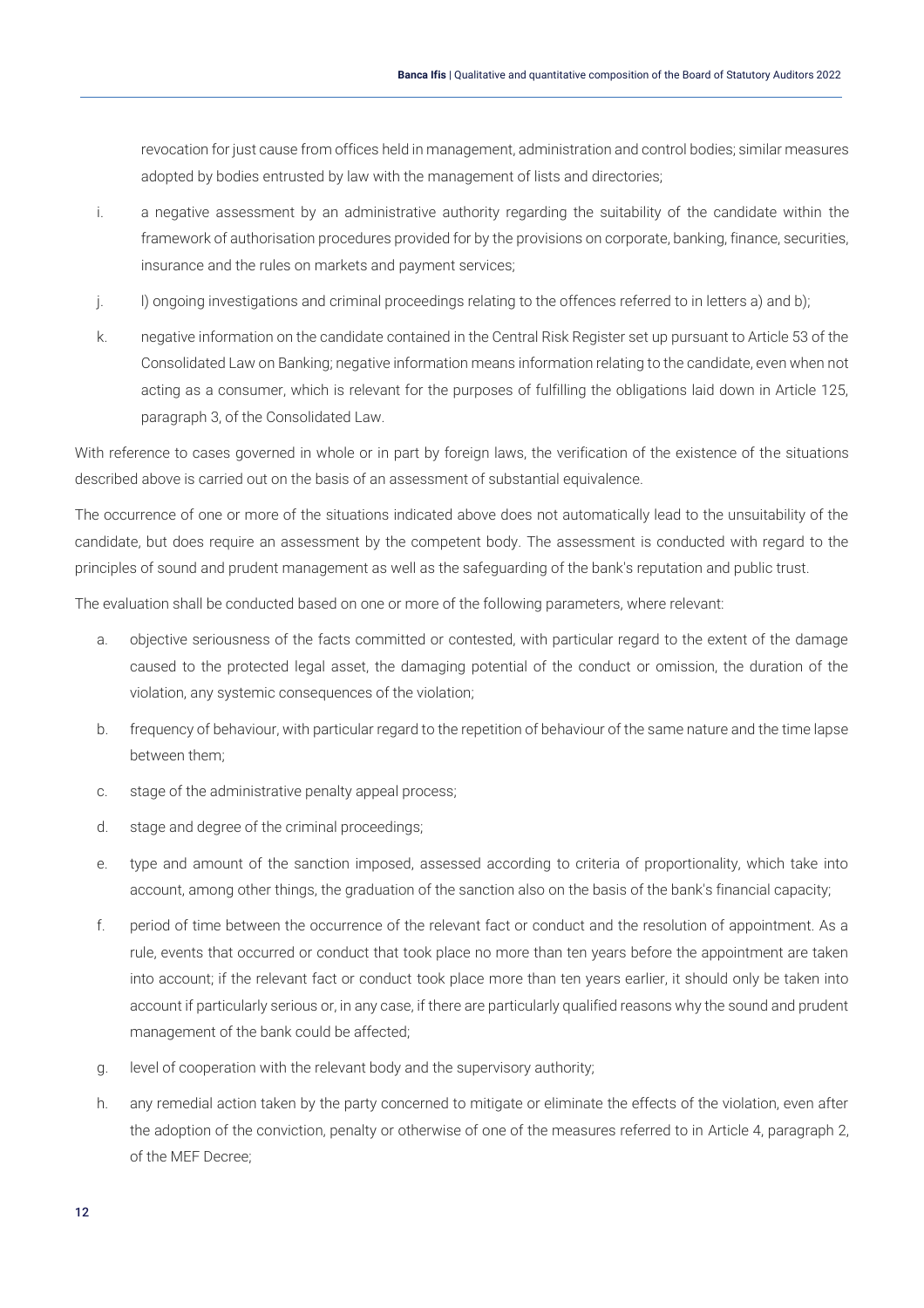- i. degree of responsibility of the subject in the violation, with particular regard to the effective power structure within the bank, company or entity at which the position is held, the conduct actually carried out, the duration of the position held;
- j. reasons for the measure taken by administrative bodies or authorities;
- k. relevance and connection of conduct, behaviour or facts to the banking, financial, securities, insurance, payment services sectors, as well as anti-money laundering and terrorist financing.

In the case referred to in Article 4, paragraph 2, letter f), of the MEF Decree, the sanction imposed is only taken into consideration if there are objective elements capable of proving the individual and specific contribution made by the subject in the commission of the sanctioned facts. In any case, penalties equal to the minimum amount are not taken into consideration.

The case provided for in Article 4, paragraph 2, letter g), of the MEF Decree, is relevant only if there are objective elements that can prove the individual and specific contribution made by the person to the facts that have determined the crisis of the company, taking into account, among other things, the duration of the period of performance of the functions of the person concerned at the company itself and the period of time that elapsed between the performance of the functions and the adoption of the measures mentioned in Article 4, paragraph 2, letter g), of the MEF Decree.

The criterion of fairness is not met when one or more of the situations indicated in Article 4 of the MEF Decree paint a serious, precise and concordant picture of conduct that conflicts with the objectives indicated in paragraph 1 of the same Article.

### <span id="page-13-0"></span>Individual requirements of professionalism (Art. 9 of the MEF Decree)

Pursuant to Art. 9, paragraph 1 of the MEF Decree, at least one of the Standing Auditors, if there are three, and at least one of the Alternate Auditors are chosen among those enrolled in the register of legal auditors who have carried out legal auditing activities for a period of no less than three years.

Pursuant to Art. 9, paragraph 2 of the MEF Decree, the other members of the Board of Statutory Auditors are chosen from persons who have carried out for at least three years, also alternatively, the activity of statutory audit or one of the activities referred to in Art. 7, paragraph 2 of the MEF Decree, or who have carried out, for at least three years, also alternatively:

- a) professional activities relating to the credit, financial, securities and insurance sectors, or in any event those functional to the Bank's activities; the professional activity must be characterised by adequate levels of complexity, also with reference to the recipients of the services provided, and must be carried out on an ongoing basis and be significant in the above-mentioned sectors;
- b) university teaching activities, as first or second level lecturer, in legal or economic subjects or in other subjects that are in any case functional to the Bank's activities;
- c) managerial, executive or top management functions, howsoever called, in public bodies or public administrations related to the credit, financial, securities or insurance sector, provided that the entity in which the person held such functions is of a size and complexity comparable with that of the Bank.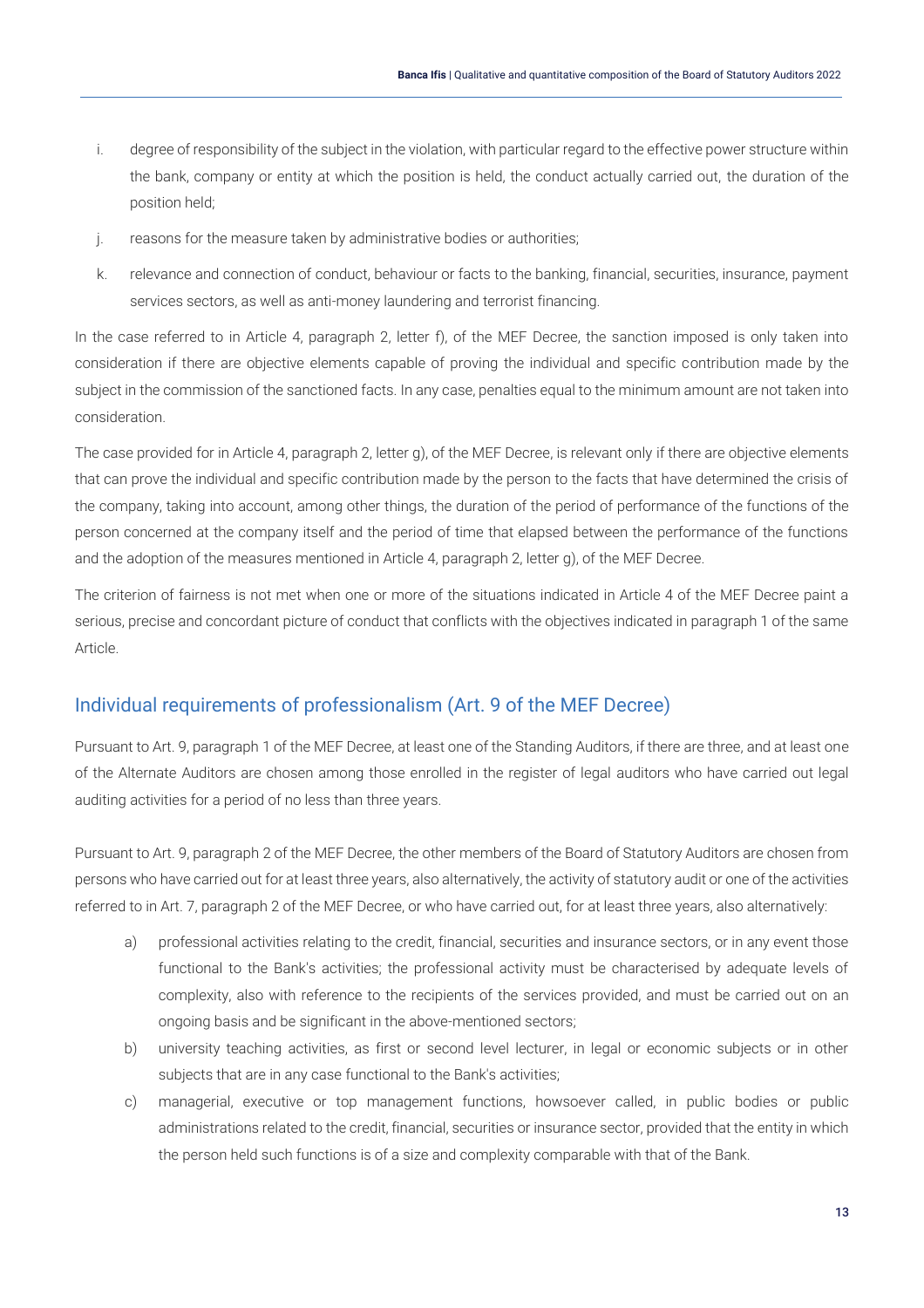Moreover, pursuant to Art. 9, paragraph 3, the Chairman of the Board of Statutory Auditors shall be chosen among the persons who meet the requirements set out respectively in paragraph 1 or paragraph 2 of Art. 9 of the MEF Decree - as mentioned above - and who have at least two years' professional experience in addition to that required by the same paragraphs.

Lastly, pursuant to Art. 9, paragraph 4, for the purposes of compliance with the above-mentioned requirements, for Auditors who are not enrolled in the register of legal auditors, the experience gained during the twenty years prior to taking office is taken into account; experience gained in several functions at the same time is counted only for the period of time during which they were carried out, without accumulating it.

#### <span id="page-14-0"></span>Competence criteria (Art. 10 of the MEF Decree)

In addition to the requirements of professionalism, the candidates shall meet competence criteria aimed at proving their suitability to take on the role, taking into account the tasks inherent to the role covered and the size and operational characteristics of the bank. Theoretical knowledge - acquired through studies and training - and practical experience, gained in the course of previous or current work activities, are taken into account for these purposes.

The criterion is evaluated by the appropriate body, which:

- a. considers theoretical knowledge and practical experience possessed in more than one of the following areas:
	- (i) financial markets;
	- (ii) regulation in the banking and finance industry;
	- (iii) strategic planning and guidelines;
	- (iv) organisational and corporate governance structures;
	- (v) risk management (identifying, assessing, monitoring, controlling and mitigating a bank's major types of risk, including the candidate's responsibilities in these processes);
	- (vi) internal control systems and other operating mechanisms;
	- (vii) banking and financial activities and products;
	- (viii) accounting and financial reporting;
	- (ix) information technology;
- b. analyses whether the theoretical knowledge and practical experience listed under point a) is appropriate with respect to:
	- (i) the tasks inherent to the role covered by the representative and any specific delegations or powers, including participation in committees;
	- (ii) the characteristics of the bank and of the banking group to which it may belong, in terms of, *inter alia*, size, complexity, type of activities carried out and related risks, reference markets, countries in which it operates.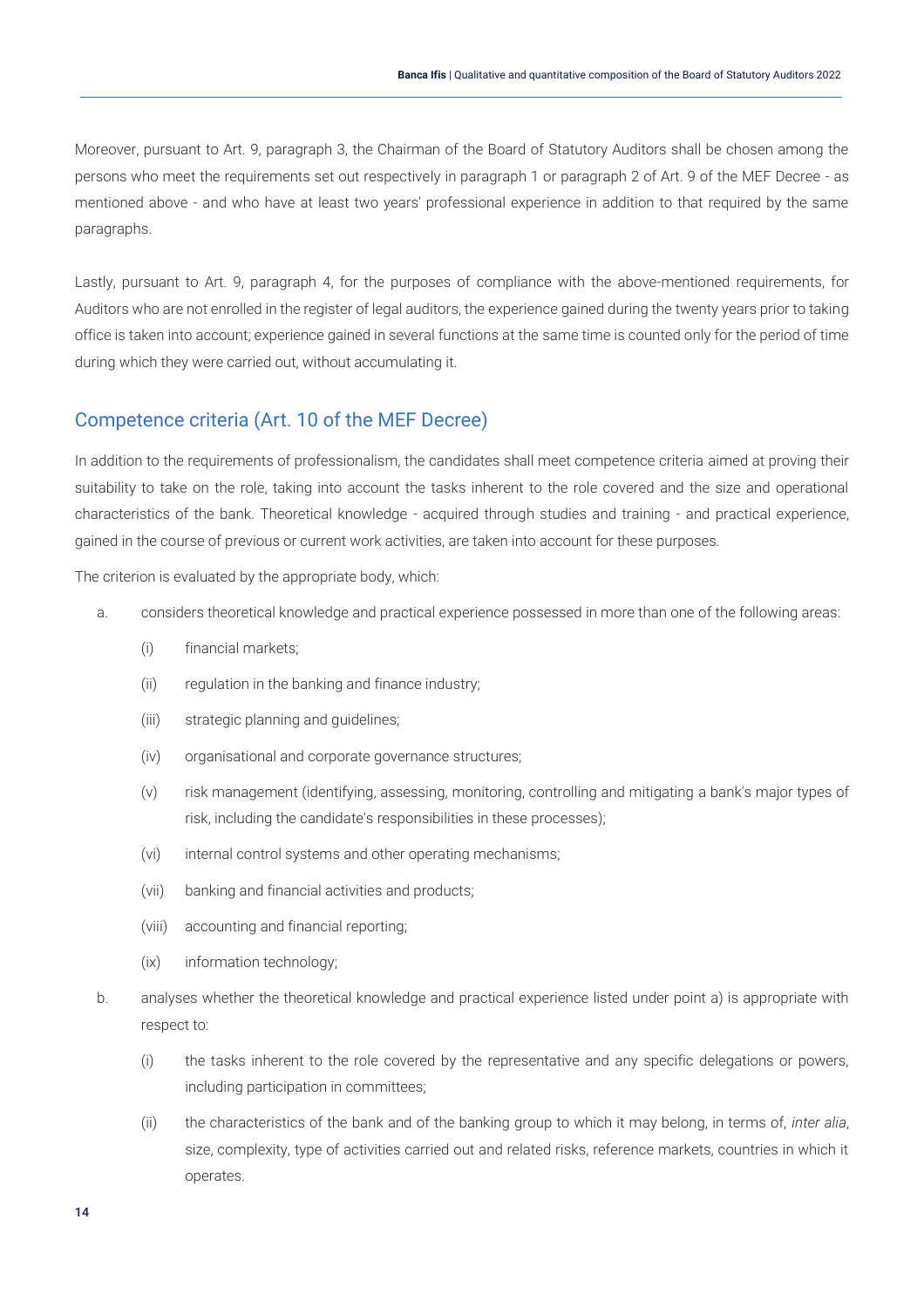The assessment provided for in this Article may be omitted for candidates in possession of the professionalism requirements, when they have accrued for a period at least equal to that provided for in the annex to the MEF Decree.

The competence criterion is not met when the information acquired regarding theoretical knowledge and practical experience paint a serious, precise and concordant picture of the candidate's unsuitability for the position. In the event of specific, limited shortcomings, the appropriate body may take steps to address them.

#### <span id="page-15-0"></span>Independence requirements

#### *Art. 14 of the MEF Decree*

No one can take on the office of member of the Board of Statutory Auditors who:

- a. is in any of the situations indicated in Article 13, paragraph 1, letters b), g) and h);
- b. is the spouse (unless legally separated), person bound in a civil union or *de facto* cohabitation, a relative or relative-in-law up to the fourth degree: 1) of the heads of the bank's main corporate departments; 2) of persons who find themselves in the situations indicated in Article 13, paragraph 1, letters b), g) and h), or in letter c) of this paragraph;
- c. holds, or has held in the last five years, positions as a member of the board of directors or management board as well as management positions at a participant in the bank, the bank or companies controlled by the bank.

This is without prejudice to the possibility for a member of the Board of Statutory Auditors to hold the office of auditor or supervisory body member at the same time in one or more companies belonging to the same banking group.

#### *Art. 148, paragraph 3 of the Consolidated Law on Finance and CONSOB Communication no. DEM/10046789 of 20 May 2010*

Auditors may not be elected and, if elected, shall forfeit their office:

- a. those who find themselves in the conditions provided for by Article 2382 of the Civil Code;
- b. the spouse, relatives and in-laws up to the fourth degree of kinship of the directors of the company, the directors, spouse, relatives and in-laws up to the fourth degree of kinship of the directors of the companies controlled by it, of the companies controlling it and of those under common control;
- c. those who are linked to the company or to its subsidiaries or to the companies controlling it or to those subject to joint control, or to the company's directors and to the subjects described in letter b) by independent or subordinate contracts of employment or other financial or professional relationships that compromise their independence.

Considering that an independent director is characterised by his independence of judgement with respect to executive directors and by the absence of involvement in the management of the company, in applying to directors the requirements set out for auditors in letter b) of Art. 148, paragraph 3 of the Consolidated Law on Finance, CONSOB considers that the directors referred to in the said provision should be considered as executive directors.

More precisely, the Authority considers, in the light of the rationale of the regulations, that a person who holds the office of executive director in one of the companies of the group of the listed company (parent company, subsidiaries or companies under common control) cannot be qualified as an independent director of the listed company. By contrast, the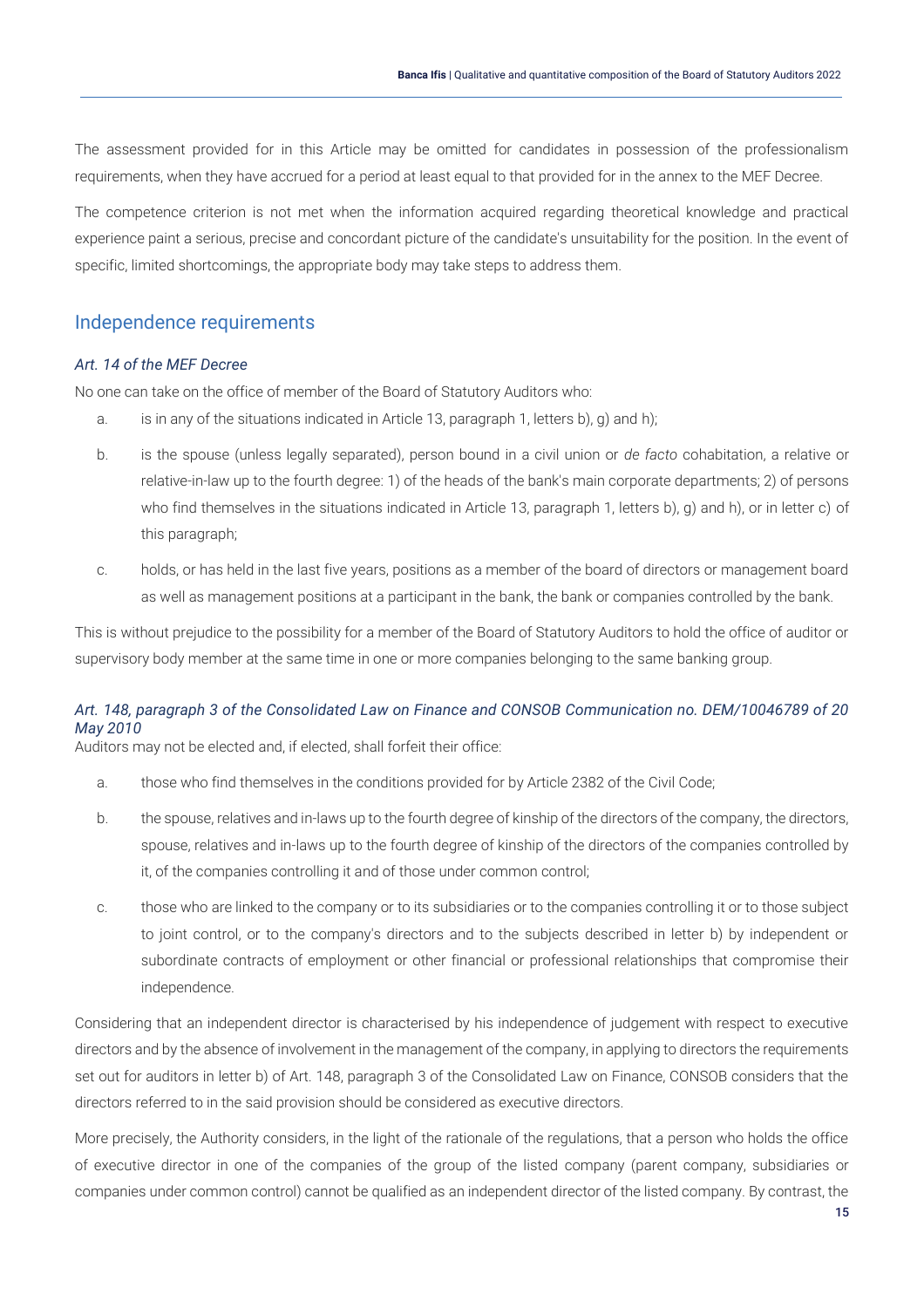fact that the independent director of the listed company acts as an independent director in other companies of the group would not compromise independence.

#### *Recommendation no. 7 of the Corporate Governance Code and Q.Rec.7(1), (2) and (3) of the "Functional Q&A for the Application of the Corporate Governance Code - 2020 Edition"*

Circumstances that compromise, or appear to compromise, a director's independence include at least the following:

- a. if a significant shareholder of the company;
- b. if he is, or has been in the previous three financial years, an executive director or employee:
	- (i) of the company, a strategically important subsidiary of the company or a company under common control;
	- (ii) of a significant shareholder of the company;
- c. if, directly or indirectly (for example, through subsidiaries or companies of which he is an executive director, or as a partner in a professional firm or consultancy), he has, or has had in the preceding three financial years, a significant commercial, financial or professional relationship:
	- (i) with the company or its subsidiaries, or its executive directors or top management;
	- (ii) with a party who, also together with others through a shareholders' agreement, controls the company;
	- (iii) or, if the parent company is a corporation or institution, with its executive officers or top management;
- d. if he receives, or has received in the previous three financial years, from the company, one of its subsidiaries or the parent company, significant additional remuneration compared to the fixed remuneration for the office and the remuneration for participation in the committees recommended by the Code or provided for by the regulations in force;
- e. if he has been a director of the company for more than nine financial years, including non-consecutive ones, in the last twelve financial years;
- f. if serving as an executive director of another company in which an executive director of the company serves as a director;
- g. if a partner or director of a company or an entity belonging to the network of the company entrusted with the statutory audit of the company;
- h. if a close family member of a person who is in one of the situations referred to in the previous points.

The administrative body shall predefine, at least at the beginning of its term of office, the quantitative and qualitative criteria for assessing the significance referred to in points c) and d) above. In the case of a director who is also a partner in a professional firm or consulting firm, the board assesses the significance of any professional relationships that may affect his position and role in the firm or consulting firm, or that otherwise relate to significant transactions of the firm and its group, even if independent of quantitative parameters.

The chairman of the administrative body may be assessed as independent where none of the above circumstances apply. If the chairman assessed as independent participates in committees recommended by the Corporate Governance Code,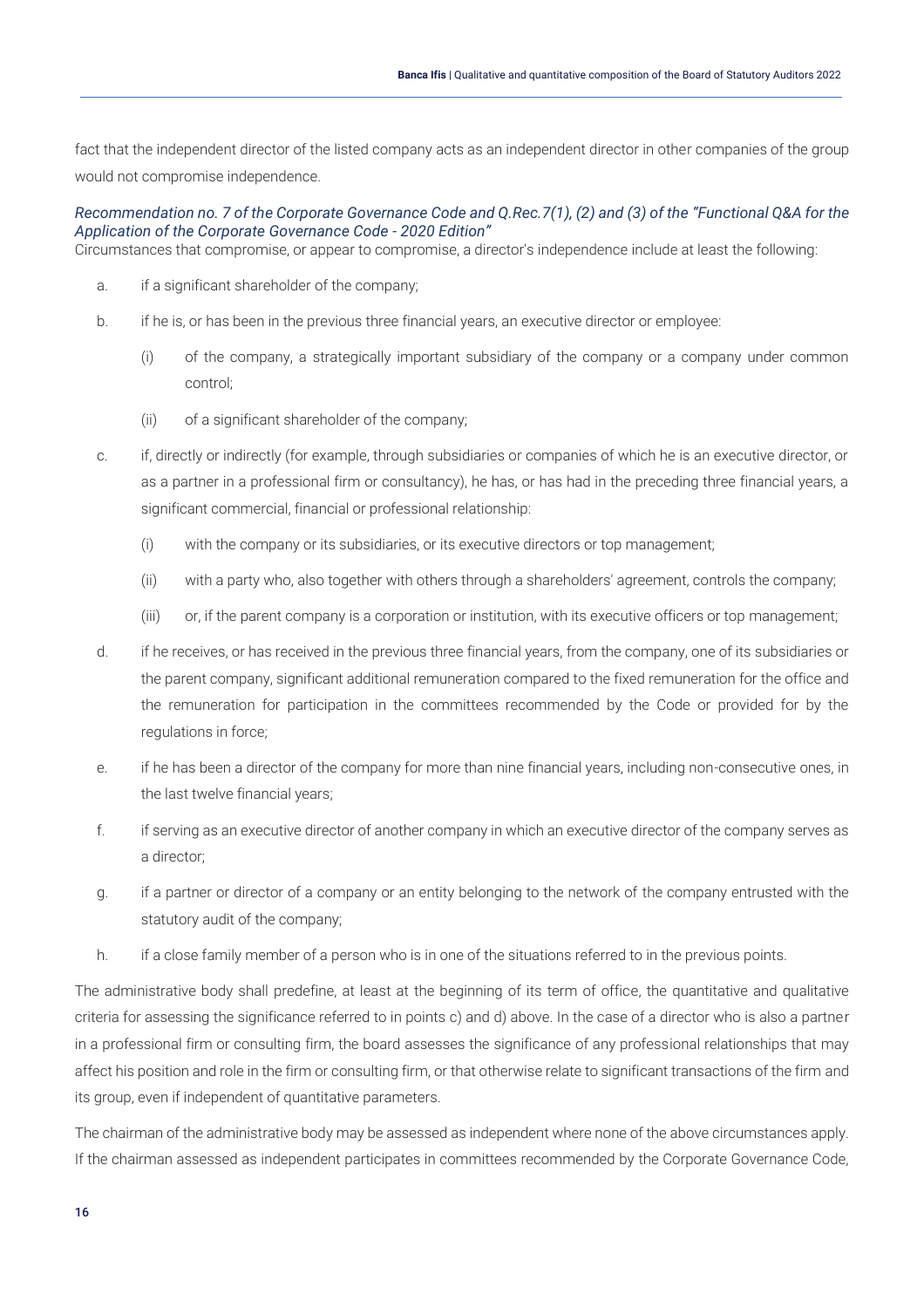a majority of the committee members shall be other independent directors. The Chairman who is assessed as independent does not chair the Remuneration Committee or the Control and Risk Committee.

The Corporate Governance Code expressly excludes from the amount of "significant additional remuneration" that could impair an individual director's independence the "fixed compensation for office" and "compensation for participation in committees recommended by the Code."

"Fixed compensation for office" means:

- a. remuneration determined by the shareholders' meeting for all directors or determined by the board of directors for all non-executive directors within the total amount approved by the shareholders' meeting for the entire board of directors;
- b. any remuneration attributed by reason of the particular office held by the individual non-executive director within the Board of Directors (Chairman, Deputy Chairman, LID), defined according to the best practices provided for by Recommendation 25 (i.e. taking into account the remuneration practices widespread in the reference sectors and for companies of similar size, also considering comparable foreign experiences).

On the contrary, the remuneration received by the director of the company adhering to the Code for duties in the parent company or in the subsidiary is considered as "additional remuneration" and is therefore assessed in its "significance" for the purposes of recommendation 7, letter d).

"Compensation for participation in committees recommended by the Code" means the compensation that an individual director receives by reason of his participation in endowed committees having functional responsibilities for the implementation of the Code, including any committee established pursuant to Recommendation 1, letter a), provided that it is not an executive committee. As expressly envisaged by the Code, remuneration for participation in the committees (or bodies) envisaged by current legislation, excluding the Executive Committee if any, is also assimilated to "committees recommended by the Code".

The Corporate Governance Code does not define the scope of individuals who are considered "close family members" for purposes of assessing an individual director's independence. For the purposes of assessing independence, their identification is therefore left to the appreciation of the Board of Directors.

Based on a mere illustrative and non-exhaustive list, "close family members" are commonly understood to include parents, children, spouses who are not legally separated, and domestic partners.

The quantitative and qualitative criteria have a general and abstract scope and are promptly defined by the Board of Directors before their actual application and, therefore, before the actual assessment of the independence of each individual director.

### <span id="page-17-0"></span>Requirements of independence of judgement (Art. 15 of the MEF Decree)

All officers shall act with full independence of judgement and awareness of the duties and rights inherent in their office, in the interest of sound and prudent management of the bank and in compliance with the law and any other applicable regulations.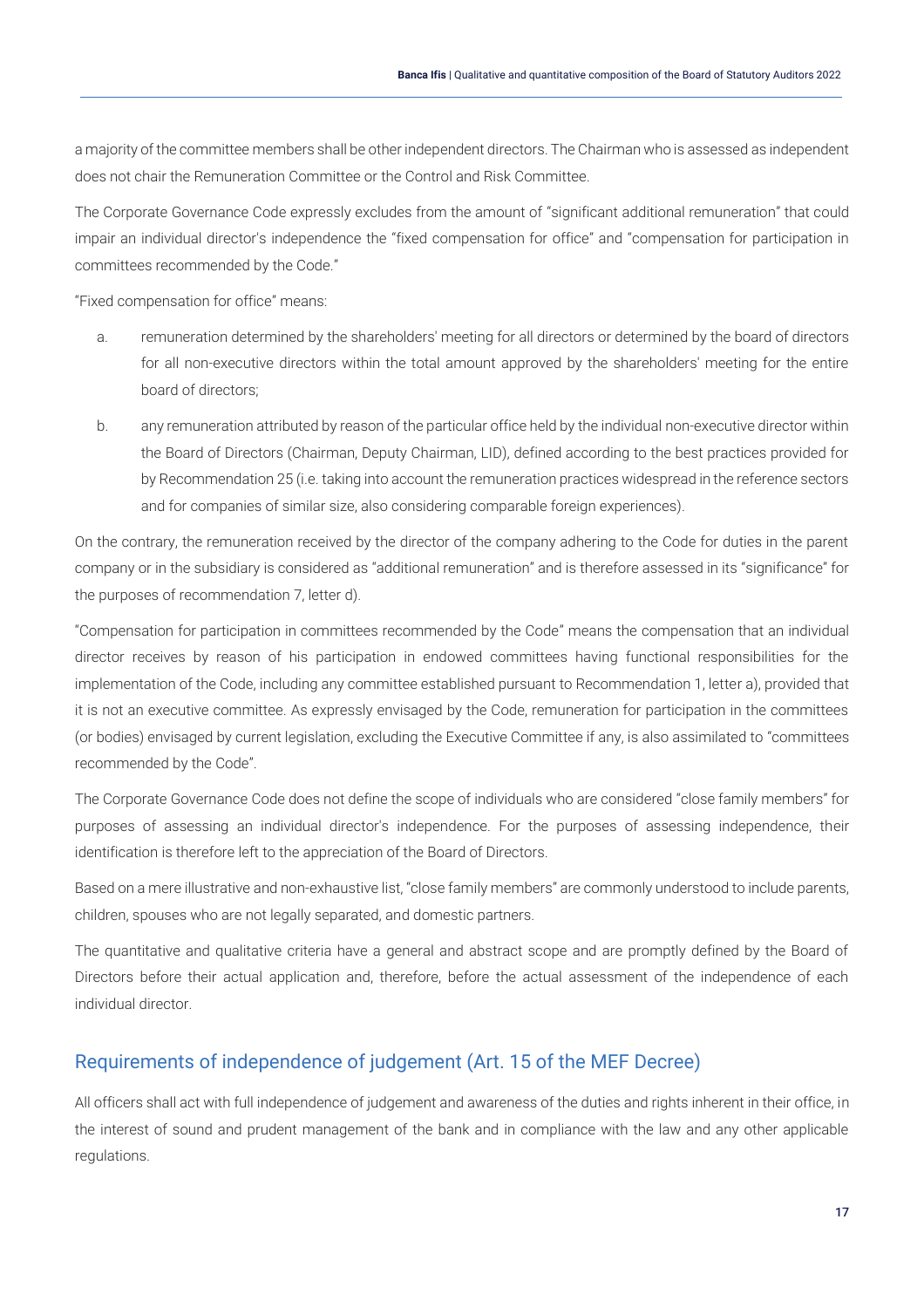All candidates shall inform the competent body of the situations referred to in Article 13, paragraph 1, letters a), b), c), h) and i), of the MEF Decree and the reasons why, in their opinion, those situations do not materially affect their independence of judgement.

The competent body shall assess the independence of judgement of the candidate in the light of the information and reasons provided by the latter and shall verify whether the safeguards envisaged by legal and regulatory provisions, as well as any additional organisational or procedural measures adopted by the bank or by the candidate, are effective in counteracting the risk that the situations referred to in paragraph 2 may affect the independence of judgement of the candidate or the decisions of the body. The following Articles are particularly relevant: 2391 and 2391-bis of the Civil Code and related implementing provisions; Chapter IX of Title V of Book V of the Civil Code; 53, paragraphs 4 and 4-*quater*, and 136 of the Consolidated Law on Banking and related implementing provisions; 6, paragraph 2-*novies*, of the Consolidated Law on Finance; 36 of the Salva Italia Decree.

If existing safeguards are not deemed sufficient, the appropriate body may:

- a. identify additional, more effective ones;
- b. modify the specific tasks and roles assigned to the representative, including any delegated powers, in a manner consistent with the objective indicated in paragraph 1.

If the measures indicated in this paragraph are not adopted or are insufficient to eliminate the shortcomings found, the competent body shall declare the candidate's disqualification pursuant to Article 23 of the Corporate Governance Code.

The competent body shall verify the effectiveness of the controls and measures adopted to preserve the independence of judgement of the representative, also in the light of the conduct actually adopted by the latter in the performance of his duties.

### <span id="page-18-0"></span>Availability of time to carry out assignments (Art. 16 of the MEF Decree)

Each officer shall devote adequate time to the performance of the assignment. At the time of appointment and promptly in the event of facts occurring, he shall inform the competent body of the positions held in other companies, enterprises or bodies, the other work and professional activities carried out and the other situations or facts pertaining to the professional sphere capable of affecting his time availability, specifying the time that these positions, activities, facts or situations require.

The bank ensures that the candidate is aware of the time it has estimated as necessary for the effective performance of the assignment.

On the basis of the information obtained, the competent body assesses whether the time that each candidate can devote is suitable for the effective performance of the assignment.

If the candidate declares in writing that he can devote at least as much time to the assignment as the bank estimates necessary, the assessment may be omitted provided that all of the following conditions are met:

- a. the offices held by the representative do not exceed the limits set out in Article 17 of the MEF Decree;
- b. condition a) is met without benefiting from the provisions set out in Articles 18 and 19 of the MEF Decree;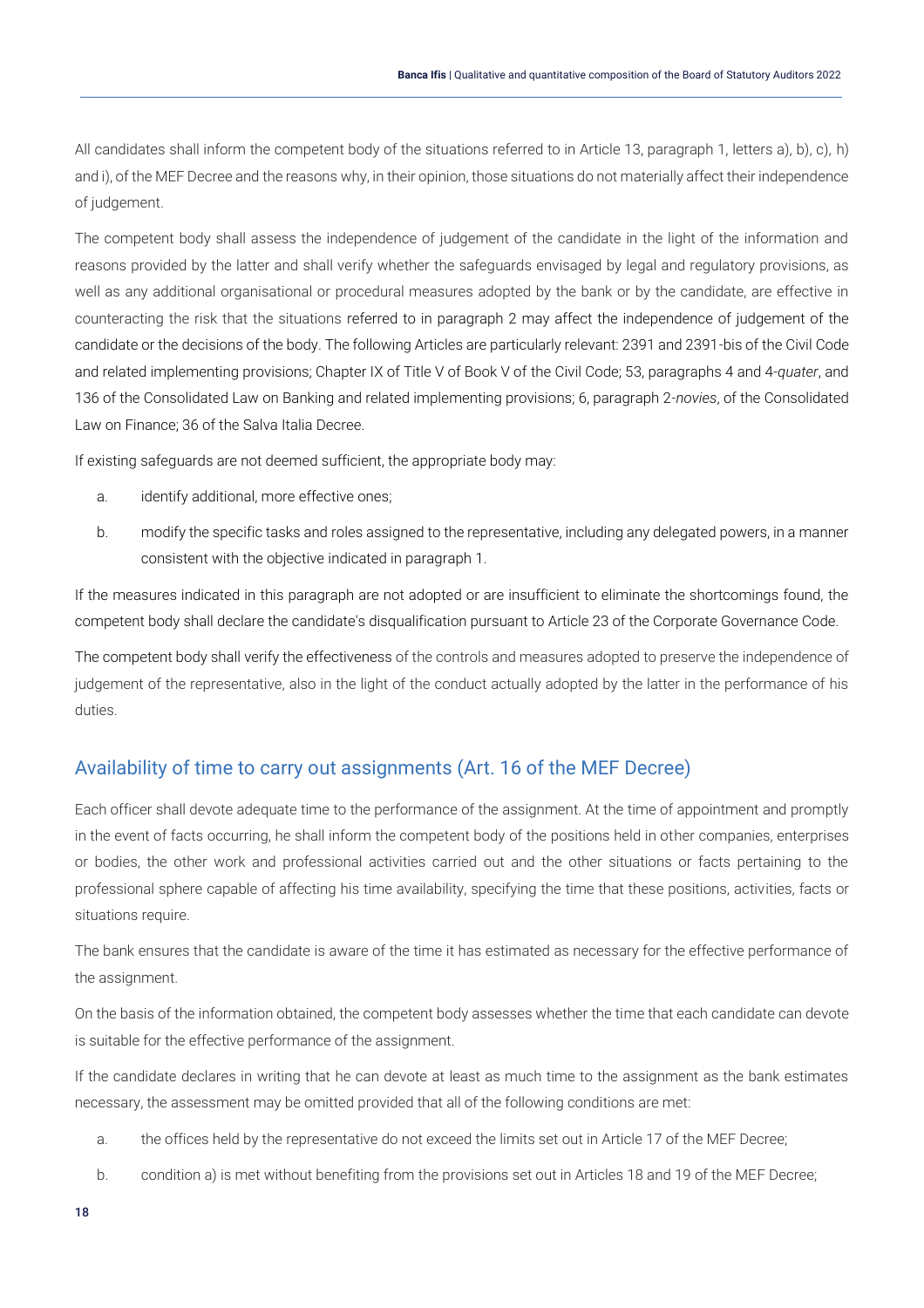c. the candidate does not hold the position of CEO or General Manager nor is he chairman of a body or committee.

The competent body verifies the appropriateness of the time actually dedicated by the representatives, also in the light of their presence at the meetings of the bodies or committees.

If the availability of time is insufficient, the competent body shall ask the candidate to renounce one or more assignments or activities or to make specific commitments suitable for increasing his availability of time, or shall take measures including the revocation of proxies or specific tasks or the exclusion of the candidate from committees. Compliance with the candidate's commitments is verified. The assessment relating to the availability of time does not have independent importance for the purposes of pronouncing the candidate's disqualification, but contributes to the assessment of the candidate's suitability pursuant to Article 23 of the MEF Decree.

### <span id="page-19-0"></span>Limits to the accumulation of assignments (Articles 17, 18 and 19 of the MEF Decree)

Except as provided in Article 19 of the MEF Decree, each member of large banks or banks of operational complexity may not hold a total number of positions in banks or other commercial companies that exceeds one of the following alternative combinations:

- a. 1 executive assignment and 2 non-executive assignments;
- b. 4 non-executive assignments.

When calculating limits, the position held at the bank is included.

The competent body pronounces the forfeiture in case it ascertains that the limit to the accumulation of assignments has been exceeded and the representative concerned does not renounce the office or the offices that determine the exceeding of the limit in due time with respect to the deadline indicated in Art. 23, paragraph 7 of the MEF Decree.

The limits on the accumulation of offices do not apply to members who hold offices in the bank representing the State or other public bodies.

For the purposes of calculating the limits on the accumulation of offices, the offices held by the candidate are not taken into account:

- a. at companies or entities whose sole purpose is to manage the private interests of a candidate or a spouse who is not legally separated, a person bound by a civil union or *de facto* cohabitation, a relative or a relative-in-law up to the fourth degree and which do not require any kind of day-to-day management by the candidate;
- b. as a professional in a professional company;
- c. as alternate auditor.

For purposes of calculating the limits on the accumulation of offices, all offices held in each of the following cases shall be considered as a single office:

- a. within the same group;
- b. in banks belonging to the same institutional protection system;
- c. in non-group companies in which the bank has a qualifying holding as defined in Article 4(1), point 36, CRR.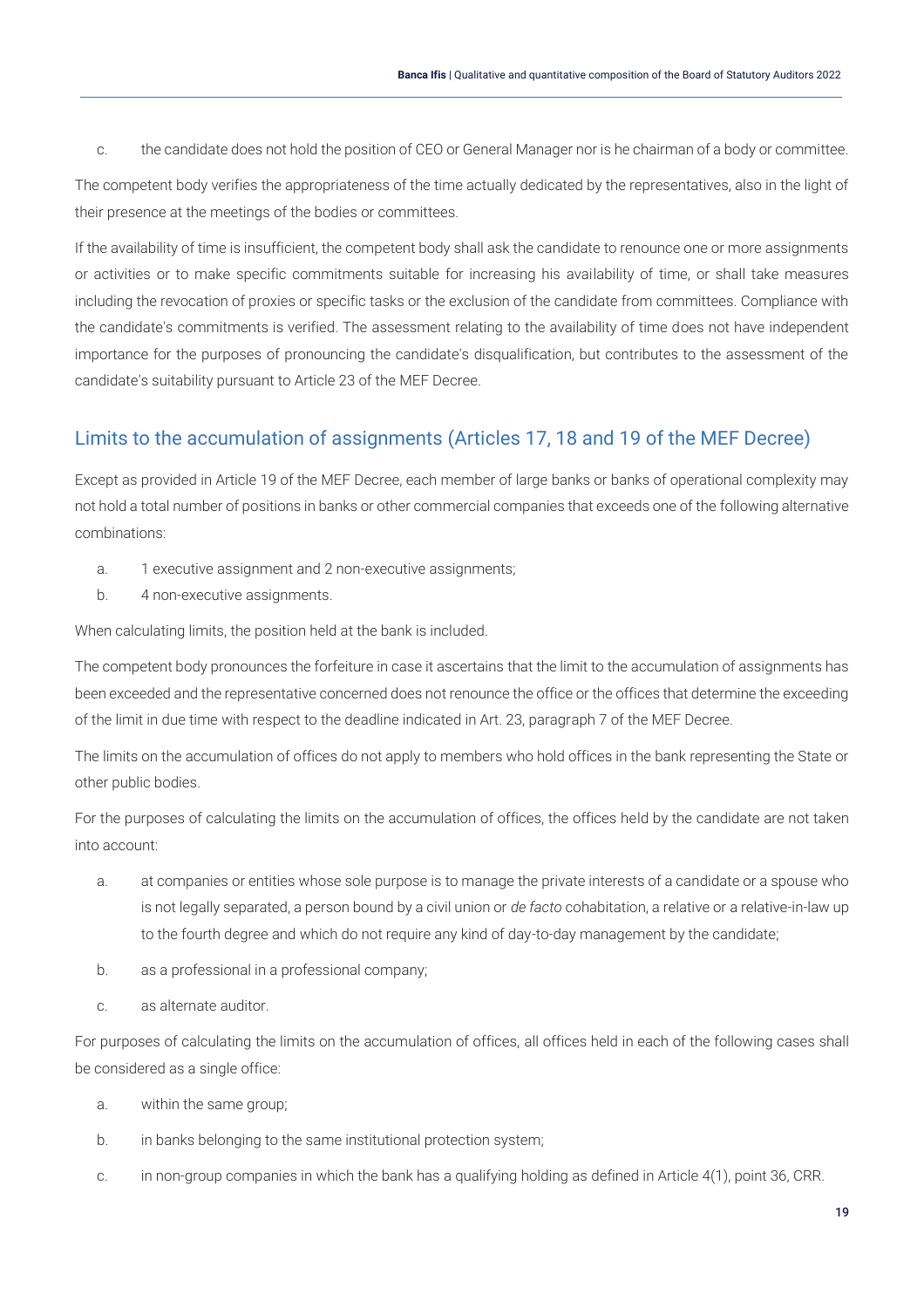If more than one of the cases set out in Art. 18, paragraph 3, letters a), b) and c) of the MEF Decree occur at the same time, the positions are added together.

The set of appointments counted as a single appointment is considered as an executive appointment if at least one of the appointments held in the situations set out in Art. 18, paragraph 3, letters a), b) and c) of the MEF Decree is executive; in the other cases it is considered as a non-executive appointment.

The assumption of an additional non-executive position, compared to the limits indicated in Art. 17 of the MEF Decree and also determined on the basis of the provisions of Art. 18 of the MEF Decree, is permitted on condition that it does not prejudice the possibility for the candidate to devote adequate time to the position at the bank in order to carry out his functions effectively.

The appropriate body shall consider, among other things:

- a. the fact that the person holds an executive position in the bank or is a member of an executive committee;
- b. the size, business, and complexity of the bank or other trading company where the additional assignment would be made;
- c. the duration of the additional assignment;
- d. the level of expertise gained by the individual in carrying out the position in the bank and any synergies between the different positions.

The additional non-executive position referred to in this Article shall not be permitted to the candidate who:

- a. holds the position of CEO, General Manager or Chairman of the Board of Directors, Board of Statutory Auditors, Management Board, Supervisory Body, Management Control Committee or other committee within the bank;
- b. benefits, for the other appointments, from the application of the aggregation mechanism provided for by Art. 18, paragraph 3, of the MEF Decree.

The additional non-executive assignment referred to in this Article cannot benefit from the application of the aggregation mechanism provided for in Art. 18, paragraph 3, of the MEF Decree.

The provisions of Art. 17, paragraph 3, of the MEF Decree are applied to the cases referred to in this Article.